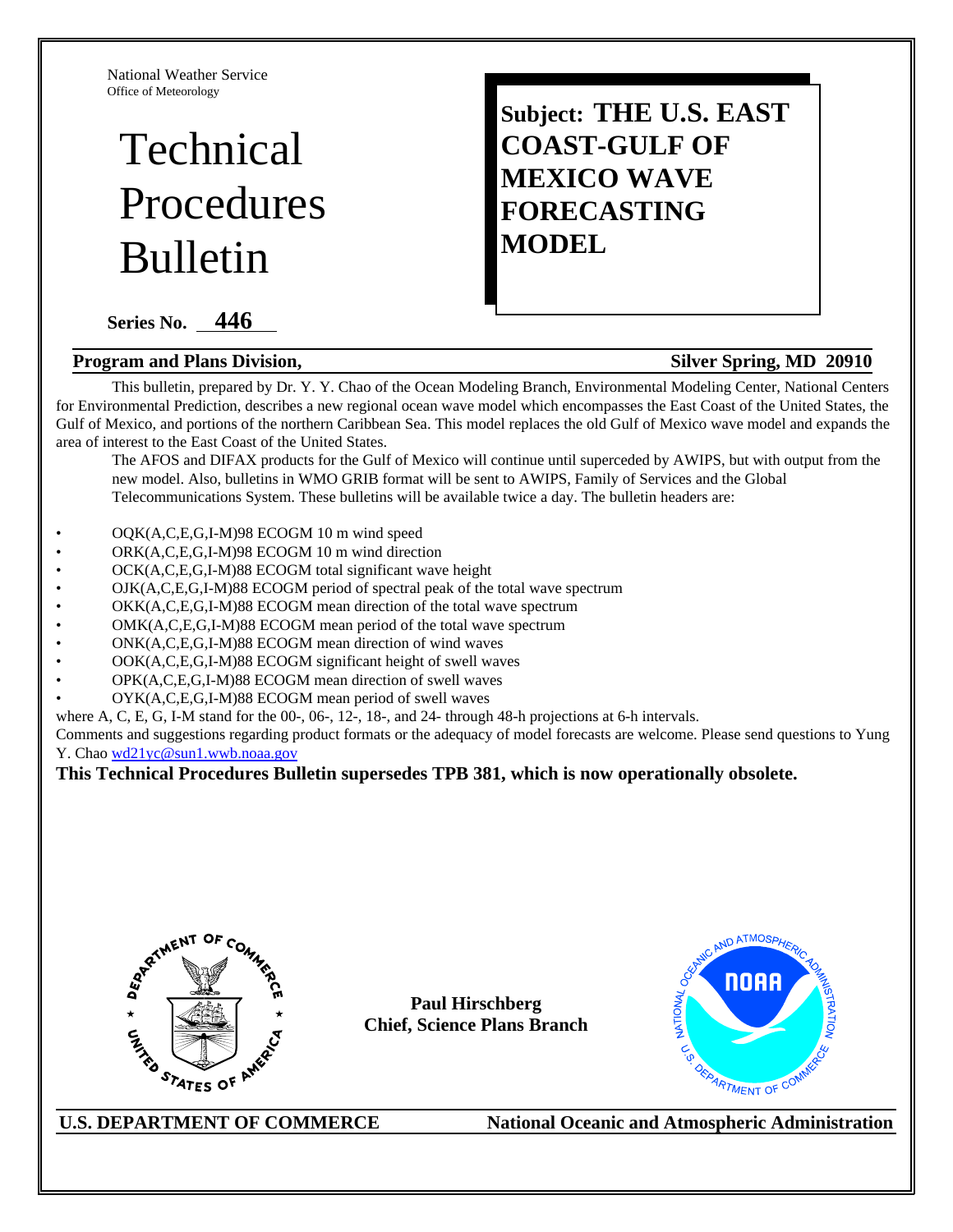## **The U.S. East Coast-Gulf of Mexico Wave Forecasting Model**

#### **Y. Y. Chao**

#### **OMB Contribution Number 149**

#### **1. Introduction**

A high grid-resolution third generation wave forecasting system has been developed for the east coast of the United States and the Gulf of Mexico. The general objective of this system is to complement predictions of the present operational global wave model (NOAA/WAM, Chen 1995) for the Atlantic coastal areas and to replace the operational wave model for the Gulf of Mexico (GMEX, Chao 1991). Since the present global model has a grid resolution of 2.5 deg. by 2.5 deg., the resulting predictions can not describe wave conditions over the coastal areas with sufficient detail. Because the present Gulf of Mexico model is a second generation model and does not consider waves propagating into the gulf from the Atlantic Ocean or the Caribbean Sea (It assumes the gulf is a closed basin.), it cannot predict realistic hurricane wave conditions in the gulf. A particular objective is to use the East Coast and Gulf of Mexico (ECOGM) model as a basis to provide forecast guidance for selected locations along the east coast and the gulf coast where detailed description of wave fields are required. Providing forecast guidance for the yachting venue of the 1996 Summer Olympic Games off Savannah, Georgia is a specific example.

In order to satisfy the above-mentioned objectives within the constraints of computational economy and computer memory, a model which is capable of handling multiple grids must used. Furthermore, in view of the frequent occurrence of hurricanes and extra-tropical cyclones which affect the east coast and the gulf areas, the wave model must also provide adequate descriptions of the sea state under rapidly varying weather conditions. In addition, consideration has to be given to the effects of water depth and ocean currents on the transformation of surface waves. At present, the WAM model readily meets these requirements. The capabilities of the WAM model have been assessed in SWAMP (1985), SWIM (1985), WAMDI (1988) and Komen et al (1994). The model currently provides global ocean wave forecasts at NCEP.

#### **2. The Wave Forecasting System**

The system employs the WAM model Cycle-4 version software package (Gunther, Hasselmann and Janssen, 1991). The model solves the energy balance equation for the frequency-direction surface wave spectrum. We have assumed that the water surface elevation is not a function of time, and there are no currents involved (e.g., ignoring the existence of the Gulf Stream). Thus, the physics of the energy balance equation involves mainly spherical propagation, shoaling and depth refraction, bottom dissipation, wind forcing, white capping, and wave-wave interactions.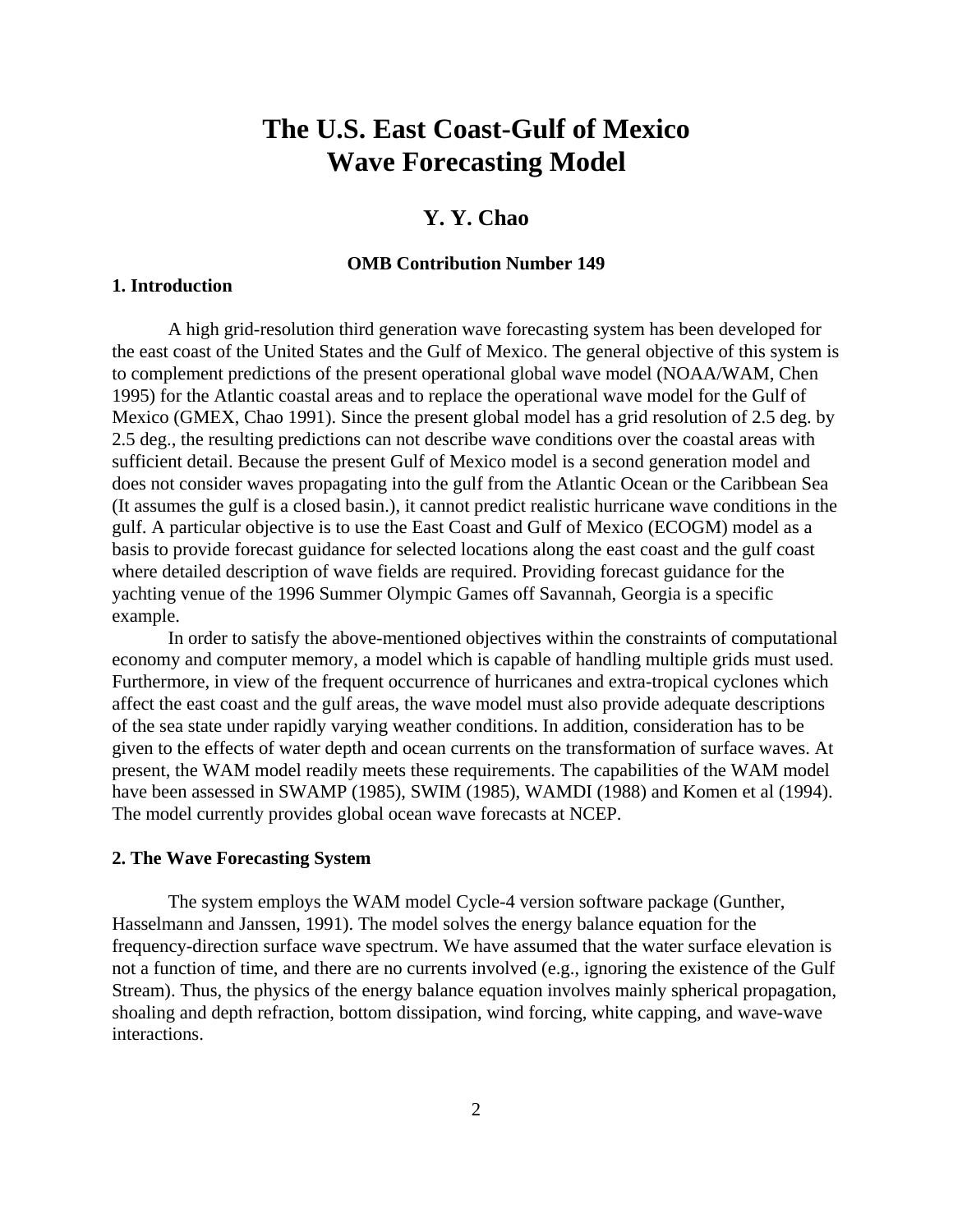The system consists of three grids named A-, B-, and C-grid. The A-grid has a grid size of 1 deg. by 1 deg. It covers the Atlantic Ocean from latitude 78 deg. S to 78 deg. N and from longitude 100 deg. W to 35 deg. E. The purpose of this grid is to simulate swell which may propagate to the area of interest from far north and far south in the model domain. It also provides boundary conditions for the B-grid. The B-grid extends from 98 deg. W to 65 deg. W and from 15 deg. N to 45 deg. N. It covers the east coast, the Gulf of Mexico and the northern portion of the Caribbean Sea. The purpose of including the Caribbean Sea is to simulate hurricane waves generated in the region entering the gulf through the Yucatan Channel. The grid size is 1/4 deg. by 1/4 deg. A C-grid area extends from land to 76 deg. W and from 25 deg. N to 35 deg. N stretching from the tip of Florida to Cape Hatteras enclosing the Savannah waters. The grid resolution is 1/12 deg. by 1/12 deg. This grid was used for the Olympics in 1996 and can be moved to different locations for special purposes, but is not intended for normal operational use.

The prognostic part of the wave spectrum has 25 frequencies and 12 directions (30 deg. resolution) for all grids. The frequency is determined according to the logarithmic scale:  $f(m)=1.1f(m-1)$ , where f, is the frequency, and m is the band number of the frequency. The minimum frequency (corresponding to the first frequency band,  $f(1)$ ) is given to be 0.042 Hz. While the maximum frequency is 0.411 Hz. The computational time step for the source term is the same as the propagation term; for A-grid, the time step is 20 minutes, for B- and C-grid, 5 minutes and 3 minutes are used, respectively.

The required input data includes water depth and wind fields. The gridded depth fields are derived from bathymetry data of 5-minute grid-spacing obtained from the National Geophysical Data Center. Input wind fields, at 10 meters above the mean sea level, are obtained from NCEP's operational atmospheric models: the Global Atmospheric Spectral Model - Aviation Run (AVN) (Kanamitsu, et al. 1991) specified at one degree intervals for A-grid and the regional meso-eta model which has a grid resolution of 29 km (Black 1994) for B- and C-grids. Wind data are given at three hour intervals up to 36 hours.

The system runs twice daily using wind data from AVN run at 00Z (and 12Z) and from meso-eta model run at 03Z (and 15Z). Each cycle produces up to 36 hour forecasts at three hour intervals. For A-grid, a 12 hour hindcast is performed by using analyzed wind fields to provide initial wave fields for the forecast.

#### **3. Evaluation of Forecast Results**

Trial operational runs of the system involving all three grids have been made since July 1996. An evaluation of system performance against buoy measurements also has been made. In this section we begin by presenting a case study for July 1996. Several significant marine weather related events occurred during the month which caused great concern of wave condition in the region. First, Hurricane Bertha swept through the east coast in mid-July. Second, TWA Flight 800 crashed off the Long Island coast on the 17th. Third, the yacht races of the 1996 Summer Olympics took place off the Savannah coast from July 22 to August 2. Next, we present wind and wave conditions caused by an extra-tropical storm - 1997 Easter storm, in contrast with the tropical storm - Hurricane Bertha. Finally, we present the error statistics of the performance of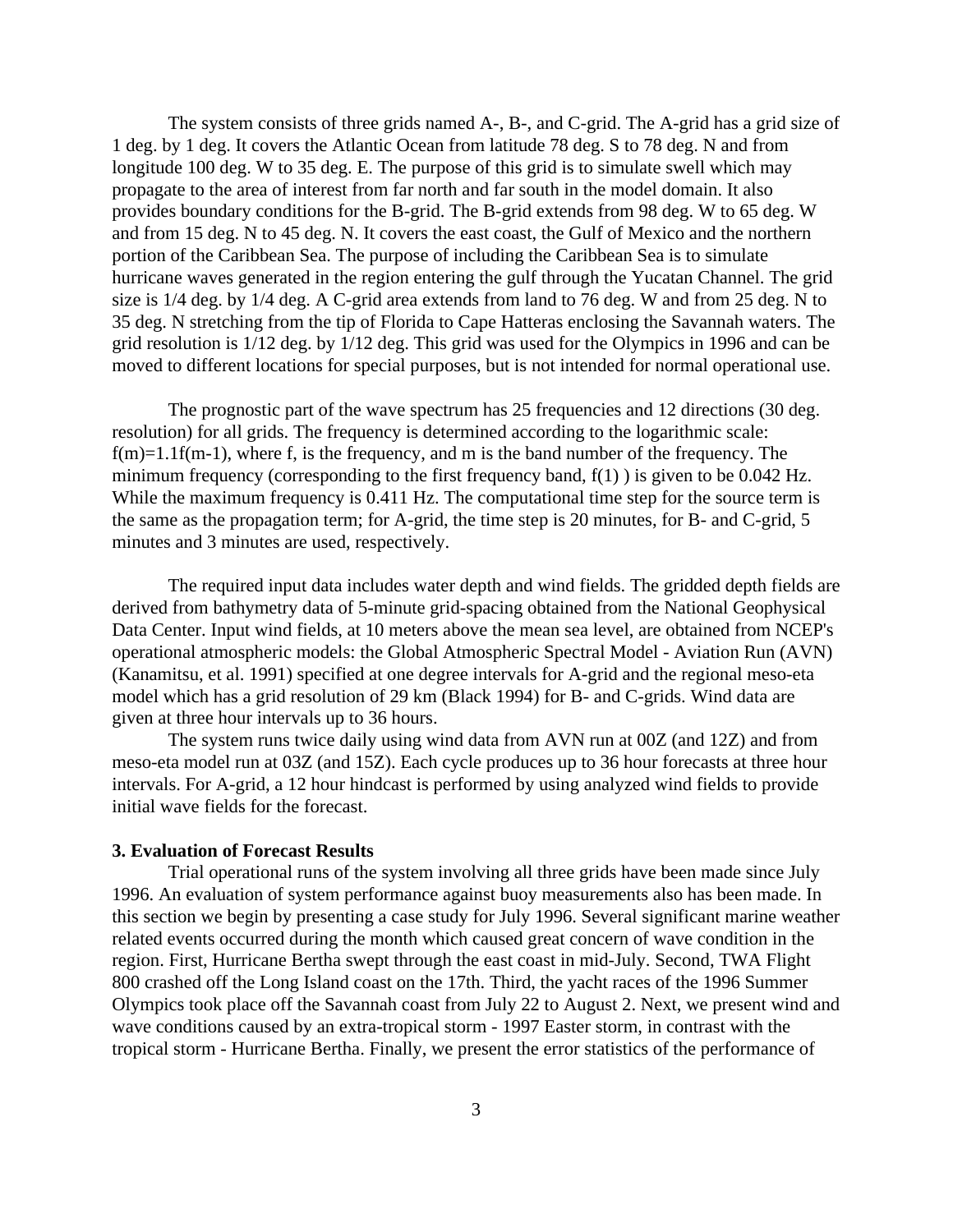new model in comparison with existing global and regional models by using model and buoy data for a period of about a year during the years 1996 and 1997.

Figure 1 shows time series plots of the wind speed, wind direction, significant wave height and peak wave period measured at NDBC buoy station 41004 and corresponding parameters from B-grid model (denoted as ECOGM) output for 24 hour forecasts for July 1996. Buoy 41004 is located offshore from the Summer Olympic site for yacht racing. The rise of high waves shown in the time series corresponds to the time when Hurricane Bertha swept over the east coast. Similar displays for NDBC buoy station 44025 are shown in Fig. 2. Buoy 44025 is located off the southern shore of Long Island near the location where TWA Flight 800 crashed at about 00Z, July 18th (corresponding to 8:00 p.m. July 17th local time). In general, as can be seen from these figures, the model wave height agrees with the observed trend, even though Eta29 model wind speeds appear to be slightly over predicted, particularly when the hurricane was nearby. The model wave periods, however, are lower than observed most of the time.

Figure 3 shows the 24 hour forecast of wave pattern, including the wave height contour, and mean wave period and direction off Savannah waters, in response to the hurricane Bertha generated wind field. The circular pattern of wave direction and low wave height in the vicinity of the hurricane center can be clearly observed.

Figure 4 displays time series of observed and 24 hour forecast of wind and wave conditions for April 1997 at buoy station 41001. The station is located at 34.8 deg. N 72.5 deg. W and shows highest wave heights of all east coast buoys. Strong winds with wind speeds as high as 40 knots and high waves with heights of more than eight meters are associated with an extra-tropical storm. The agreement between observed and predicted wave height undulations is excellent. Figure 5 is an example showing the associated 24 hour forecast wave pattern over coastal waters near Cape Hatteras. Figure 6a shows the scatter plots and error statistics of the significant wave height (Hs), wind speed (spd) and wind direction (dir) from the year long ECOGM model and buoy data. These statistics include the root mean square error (rms), mean bias error (bis), correlation coefficient (cor), and scatter index (sci) and were calculated based on the available number of data points (ndp). In the figure, ECOSD represents the use of data at buoy stations in the east coast deep water which has a water depth of greater than 100 meters. The names of buoy stations are also identified in the figure. Similar data are shown in Fig. 6b for the existing global wave model GLWAM (officially, NOAA/WAM). It can be seen that the new model (ECOGM) provides better wave height forecasts for the offshore region of the east coast than the global model. A Similar statement can be made for the shallow water (less than 100 meter) portion of the east coast as shown in Fig. 7a and Fig. 7b for ECOGM and GLWAM, respectively.

In the Gulf of Mexico, there seems to be no distinct difference in the error statistics between the new model and the existing operational model GMX2G (officially, GMEX). Scatter plots for two model forecasts are shown in Fig. 8a and Fig. 8b for the deep water region and Fig. 9a and Fig. 9b for shallow water. It should be noted, however, that the period of statistical study is limited to the winter and spring seasons so that no rapidly changing wind conditions such as hurricane winds are involved. As such, the strength of GMX2G, appropriate for a closed basin and relatively steady wind conditions, is fully used. In contrast, the strength of new model in treating hurricane generated waves has not been taken advantage of. It is expected that with the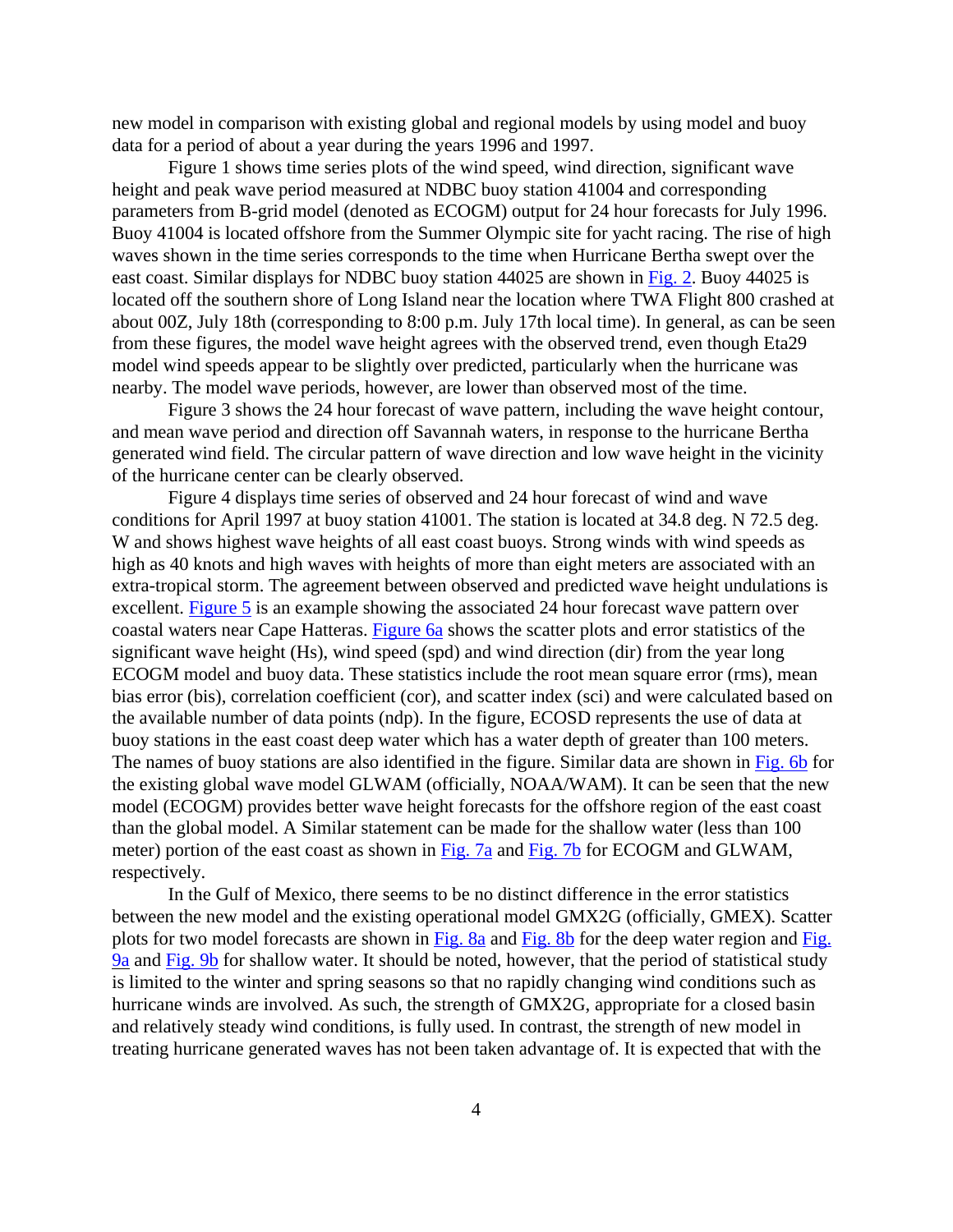opening of connections to the Atlantic Ocean and the Caribbean Sea, more realistic prediction of hurricane generated waves in the gulf can be achieved with the new model as demonstrated during hurricane Bertha.

#### **4. Model Products**

The ECOGM model products for the Gulf of Mexico will include the current suite of DIFAX and AFOS products until these communications modes are superseded by AWIPS. These products include forecasts of the frequency directional spectrum, significant wave height associated with the total spectrum energy, significant wave heights of the wind-sea and swell, mean periods of wind-sea and swell at each grid point at 12-h intervals from 00 - 36 hours. When the 32 km early eta model becomes available, these will again extend to 48 hours.

On AFOS, only the significant wave height of the total energy and the prevailing wave direction (either of the wind-sea or swell) at selected grid points are transmitted. Figure 10 presents a sample AFOS chart. The arrows indicate the prevailling wave directions and the numerical values next to them indicate the total significant wave height in feet. These charts are transmitted twice daily at approximately 0515 UTC and 1735 UTC under the AFOS headers listed below.

- **NMCGPH6TY 00H GMX SWH PDR**
- **• NMCGPH6UY 12H GMX SWH PDR**
- **• NMCGPH6VY 24H GMX SWH PDR**
- **• NMCGPH6WY 36H GMX SWH PDR**
- **• NMCGPH6ZY 48H GMX SWH PDR**

Available when 32 km eta becomes available. On DIFAX, a similar graphic is used, with the same data being displayed at an increased density of grid points as compared to the AFOS plots. A five panel chart depicting wave direction and wave heights is sent out twice a day at 0708 UTC (slot D0140) and at 1827 UTC (slot D184). Each panel deicts the forecast guidance for 00-, 12-, 24-, 36-, and 48-h, respectively. Figure 11 shows a sample DIFAX chart. The 48-h panel will be blank until the 32 km resolution early eta is implemented at which time the 48-h chart will be restored.

The model data will also be available as GRIB bulletins. The data will be sent on a regional 0.25 x 0.25 deg. longitude/latitude grid covering the area of the ECOGM. These data will be sent to Family of Services, Global Telecommunications System, and AWIPS. The fields will be decoded on AWIPS and displayed as desired. These charts are also available at the OMB web site on internet. (http://polar.wwb.noaa.gov/regional.waves) The bulletin headers are listed below:

- **OQK(A,C,E,G,I-M)98 ECOGM 10 m wind speed**
- **• ORK(A,C,E,G,I-M)98 ECOGM 10 m wind direction**
- **• OCK(A,C,E,G,I-M)88 ECOGM total significant wave height**
- **• OJK(A,C,E,G,I-M)88 ECOGM period of spectral peak of wave spectrum**
- **• OKK(A,C,E,G,I-M)88 ECOGM mean direction of the total wave spectrum**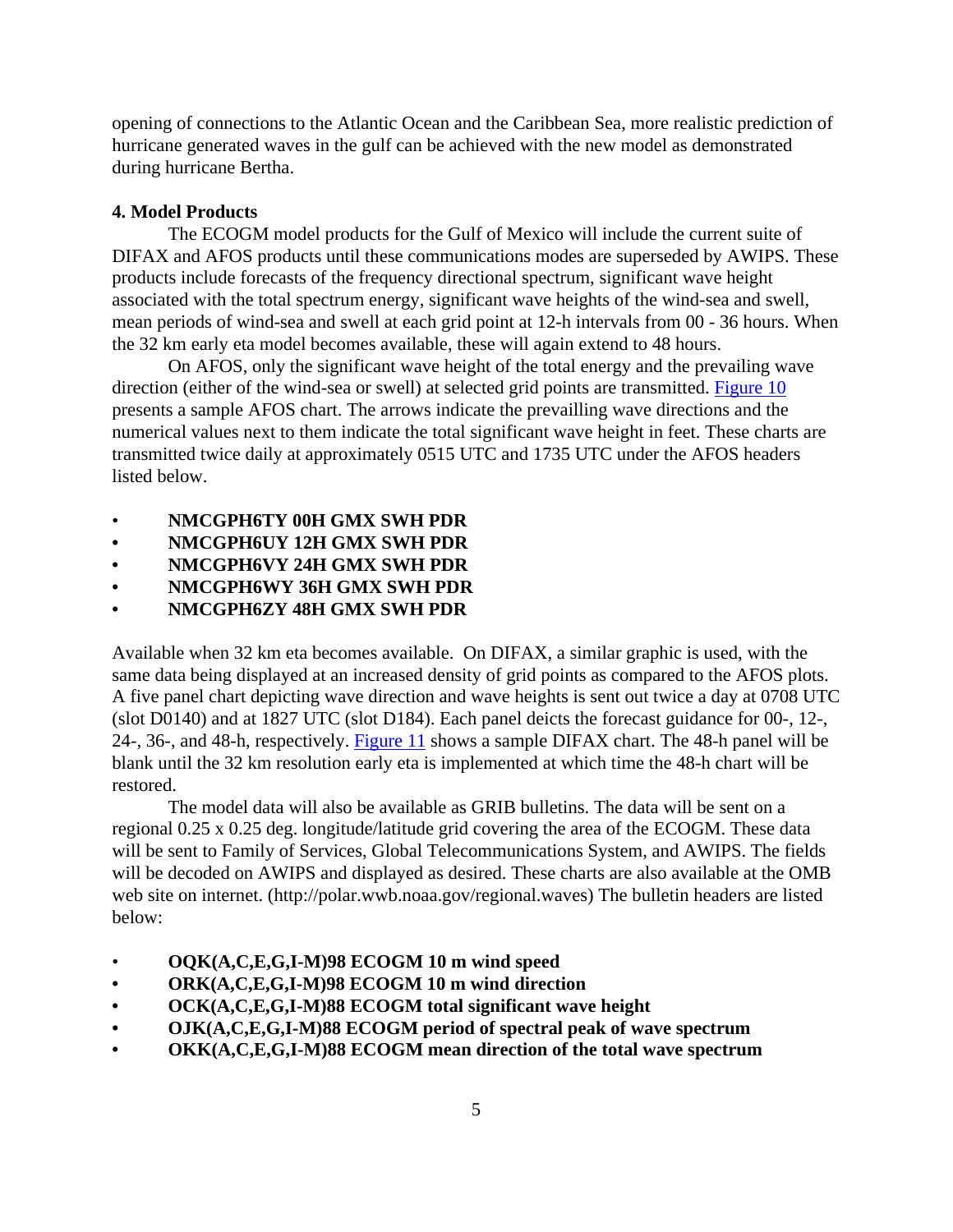- **• OMK(A,C,E,G,I-M)88 ECOGM mean period of the total wave spectrum**
- **• ONK(A,C,E,G,I-M)88 ECOGM mean direction of wind waves**
- **• OOK(A,C,E,G,I-M)88 ECOGM significant height of swell waves**
- **• OPK(A,C,E,G,I-M)88 ECOGM mean direction of swell waves**
- **• OYK(A,C,E,G,I-M)88 ECOGM mean period of swell waves**

where A, C, E, G, I-M stand for the 00-, 06-, 12-, 18-, and 24- through 48-h projections at 6-h intervals.

### **5. Concluding Remarks**

Trial operational runs of the newly developed wave forecast system for the east coast and the Gulf of Mexico - ECOGM model have been made. The results of a comparison of model output against buoy measurement has shown that the system, in general, can produce adequate sea state forecasts for the east coast of the United States and the Gulf of Mexico as well. Figures 12 to 15 summarize the model performance by comparing about a year long monthly mean bias and root mean square errors of the new model and the existing global (GLWAM) and regional (GMX2G) models. Based on these results, the following statements can be made:

- **• (1) ECOGM is superior to GLWAM for the east coastal waters under both normal and extreme wind conditions.**
- **• (2) ECOGM is comparable to GMX2G for the Gulf of Mexico under normal wind conditions and will be better than GMX2G if improved EDAS is used to initialize ETA model winds.**
- **• (3) For hurricane wind conditions, ECOGM is superior to GMX2G, because the former has better model physics and boundary specifications.**

 **Model Performance Statistics** 

- **• Figure 12a**
- **• Figure 12b**
- **• Figure 13a**
- **• Figure 13b**
- **• Figure 14a**
- **• Figure 14b**
- **• Figure 15a**
- **• Figure 15b**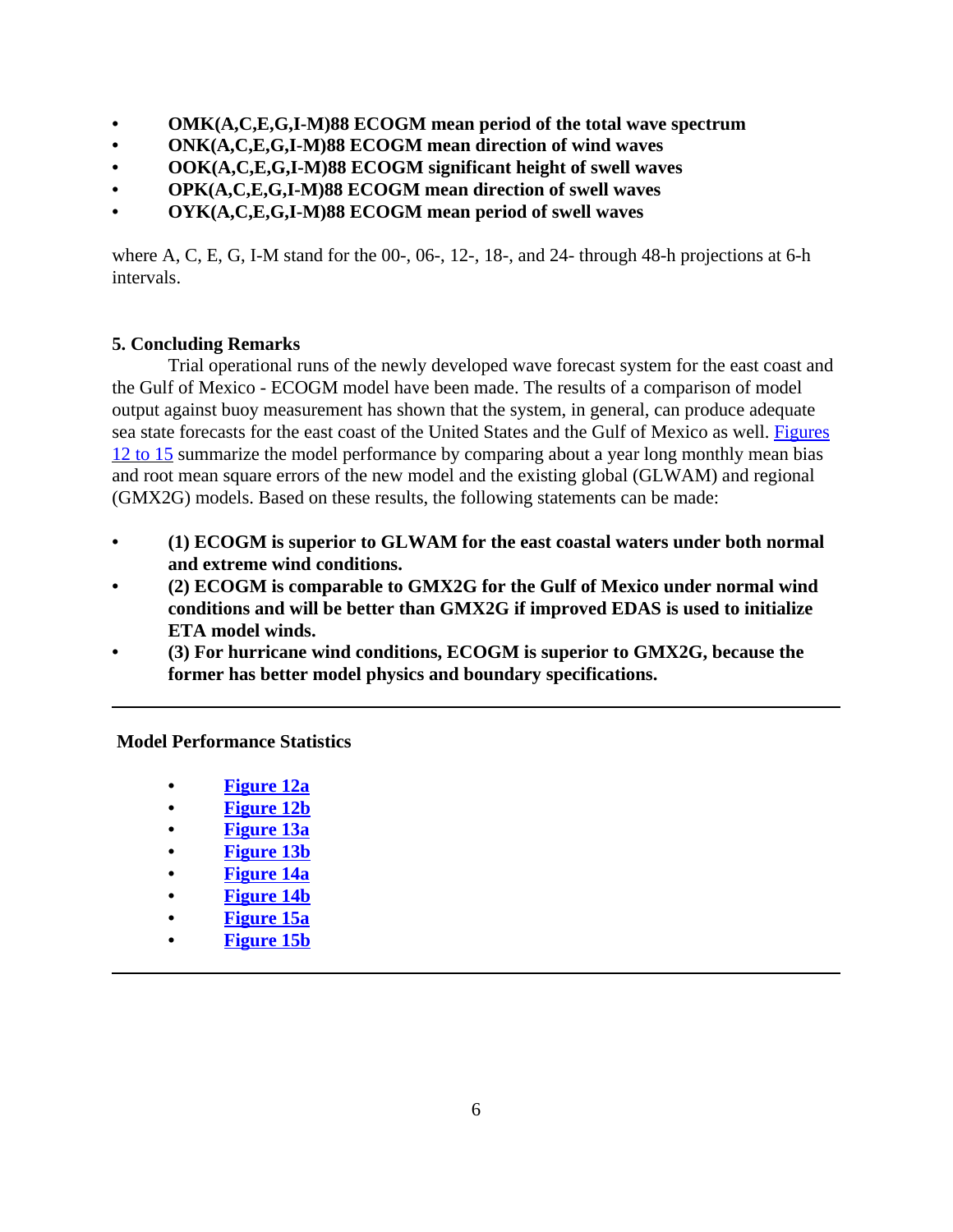#### **References**

Black, T. L.,1994: The New NMC mesoscale eta model: Description and forecast examples. *Wea. Forecasting*, 9, 265-278.

Chao, Y. Y.,1991: The Gulf of Mexico spectral wave forecast model and products. *TPB No.381*, National Weather Service, NOAA, U.S. Department of Commerce, 4pp.

Chen, H. S., 1995: Ocean surface waves. *TPB No.426*, National Weather Service, NOAA, U.S. Department of Commerce, 17pp.

Gunther, H., S. Hasselmann and P.A.E.M. Janssen, 1991: The WAM Model Cycle 4. *Tech. Rept. 4,* Deutsches Klimarechenzentrum, Hamburg, 91pp.

Kanamitsu, M., J. C. Alpert, K. A. Campana, P. M. Caplan, D. G. Deaven, M. Iredell, B. Katz, H.-L. Pan, J. Sela and G. H. White, 1991: Recent Changes Implemented into the Global Forecast System at NMC. *Wea. Forecasting, 6, 425-435.*

Komen, G. J., L. Cavaleri, M. Donelan, K. Hasselmann, S. Hasselmann and P. A. E. M. Janssen, 1994: *Dynamics and Modeling of Ocean Waves*, Cambridge University Press, Cambridge. 532 pp.

SWAMP group, 1985: An intercomparison study of wind wave prediction model, part 1: Principal Results and Conclusions, in: *Ocean Wave Modeling*; Plenum, New York, 256 pp.

SWIM group, 1985: Shallow water intercomparison of wave prediction models (SWIM). *Quart J. Roy. Meteor. Soc.*, 111, 1087-1113.

WAMDI group, 1988: The WA model - a third generation ocean wave prediction model. *J. Phys. Oceanogr*, 18, 1775 -1810.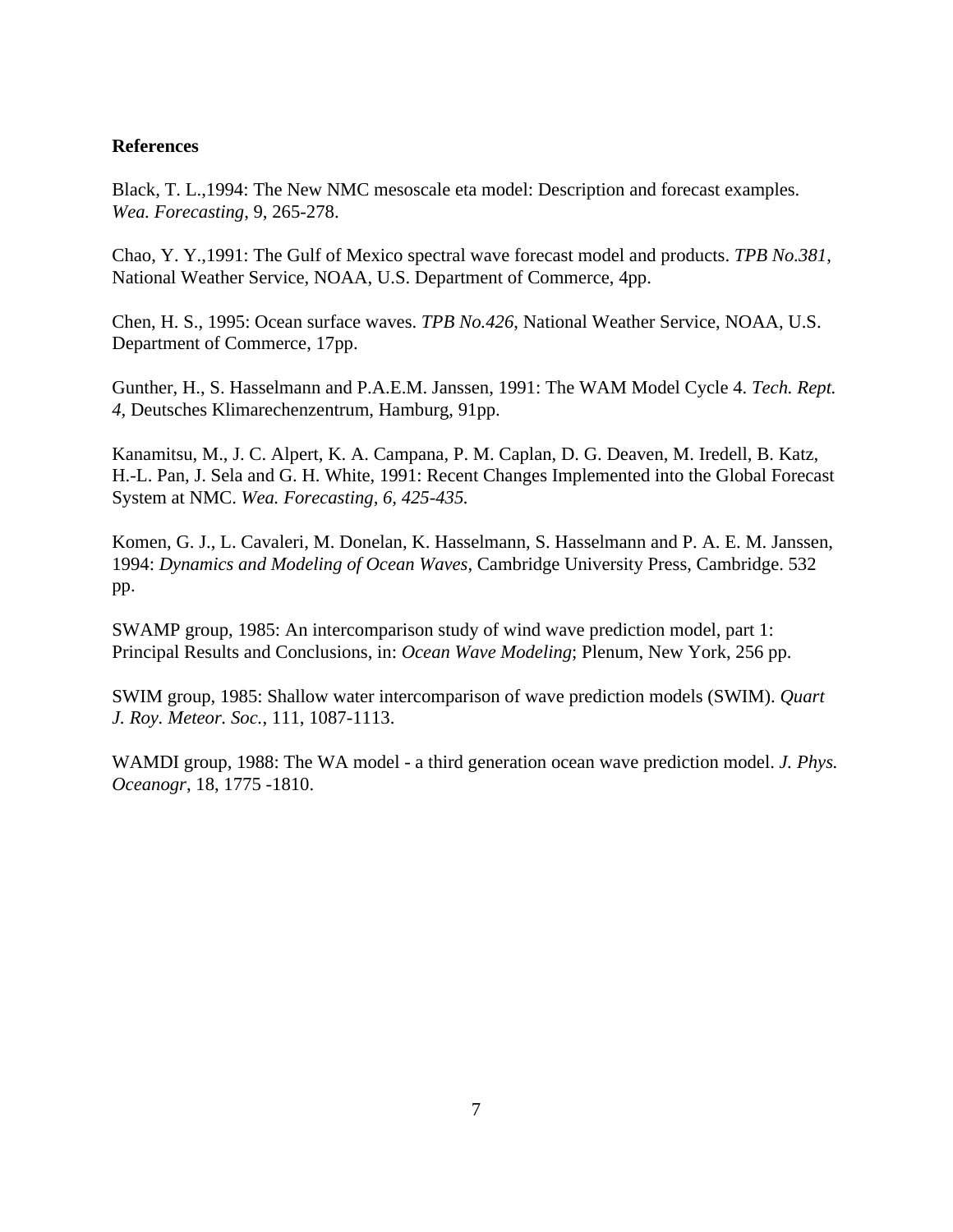### **Figures**



Fig. 1 Time series of wind and wave parameters of 24-hr model forecasts (\* mark) and buoy measurements (solid line) at NDBC station 41004 for July 1996.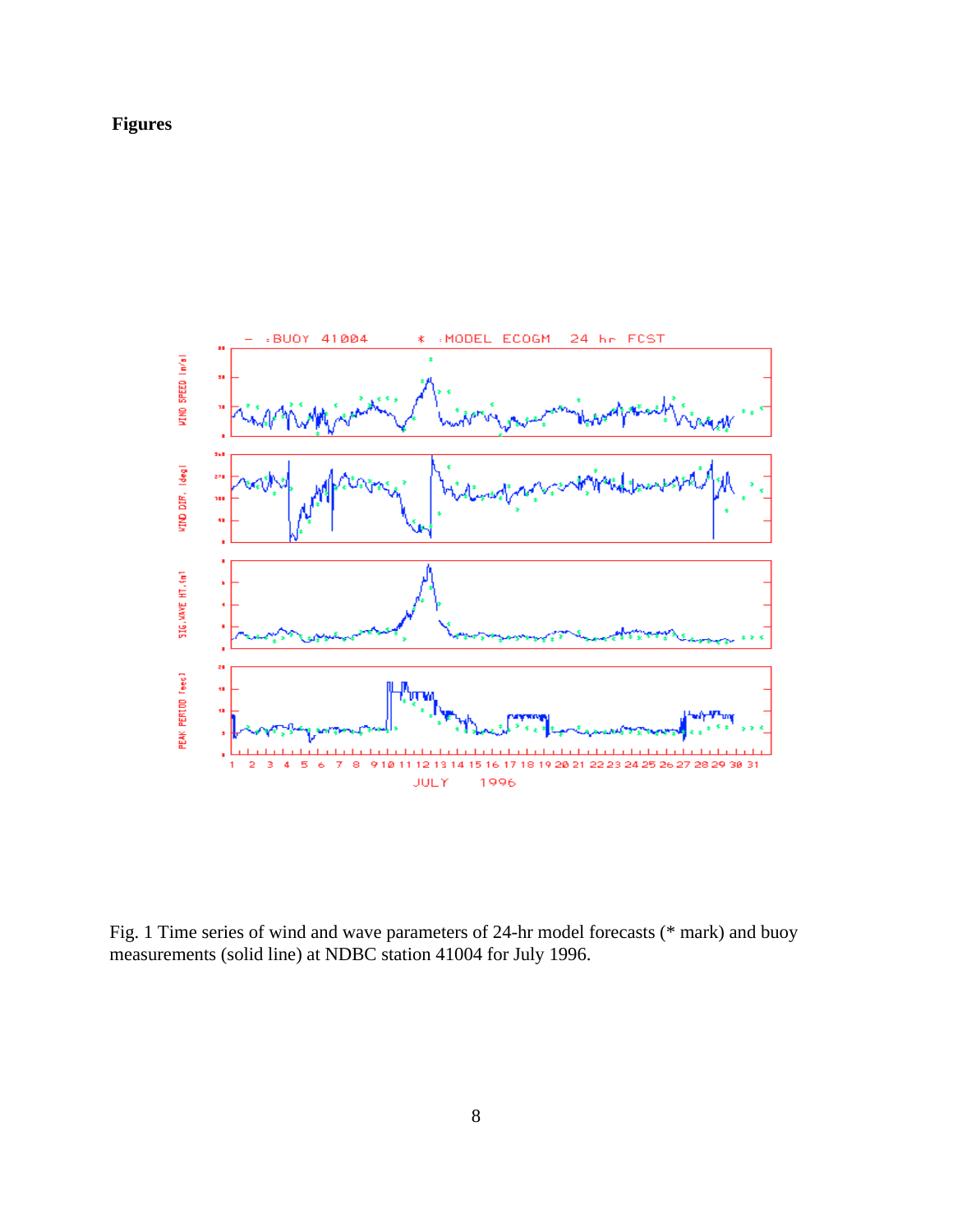

Fig. 2 Time series of wind and wave parameters of 24-hr model forecasts (\* mark) and buoy measurements (solid line) at NDBC station 44025 for July 1996.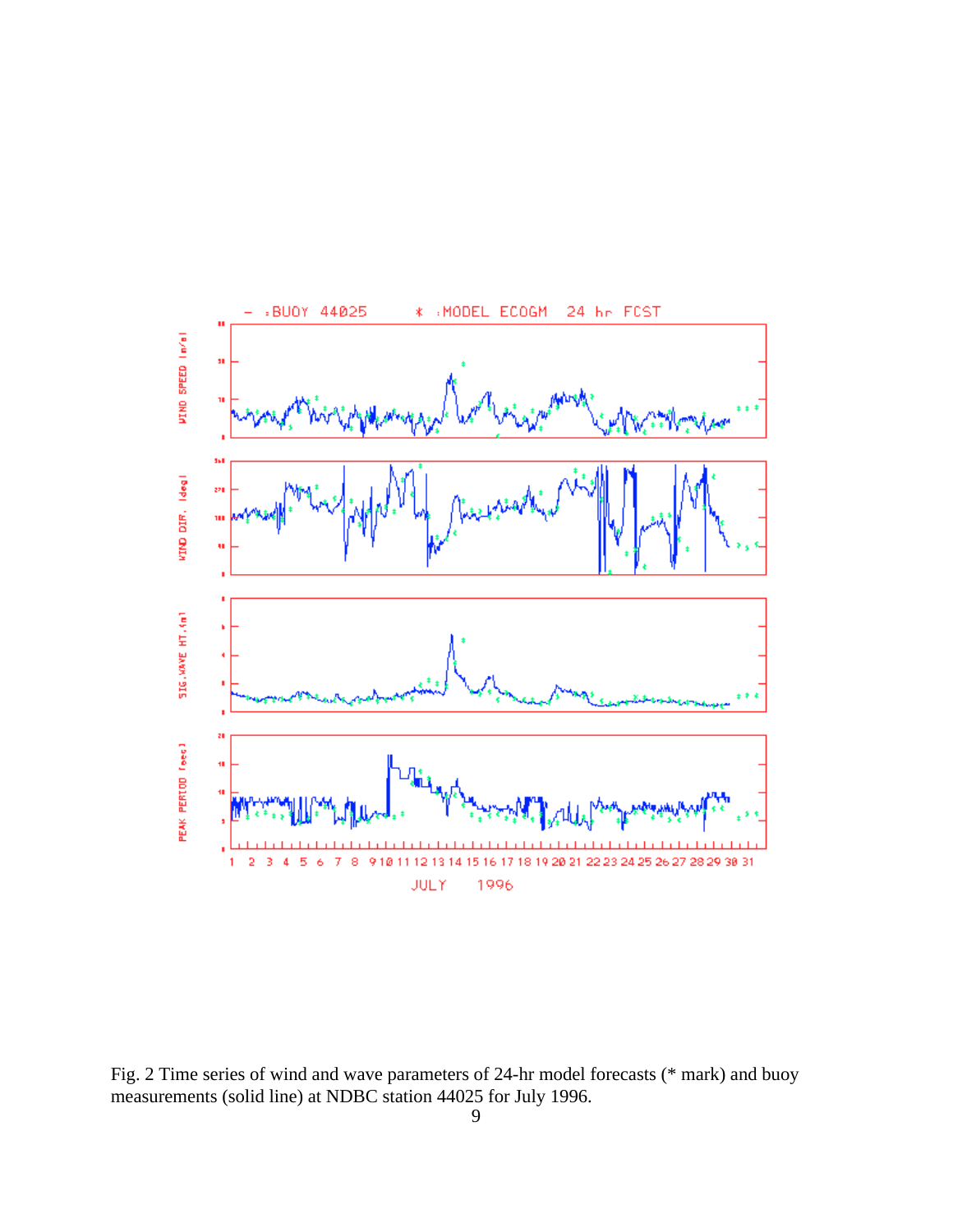

Fig. 3 An example of 24-hr forecast of wave pattern caused by Hurricane Bertha 1996.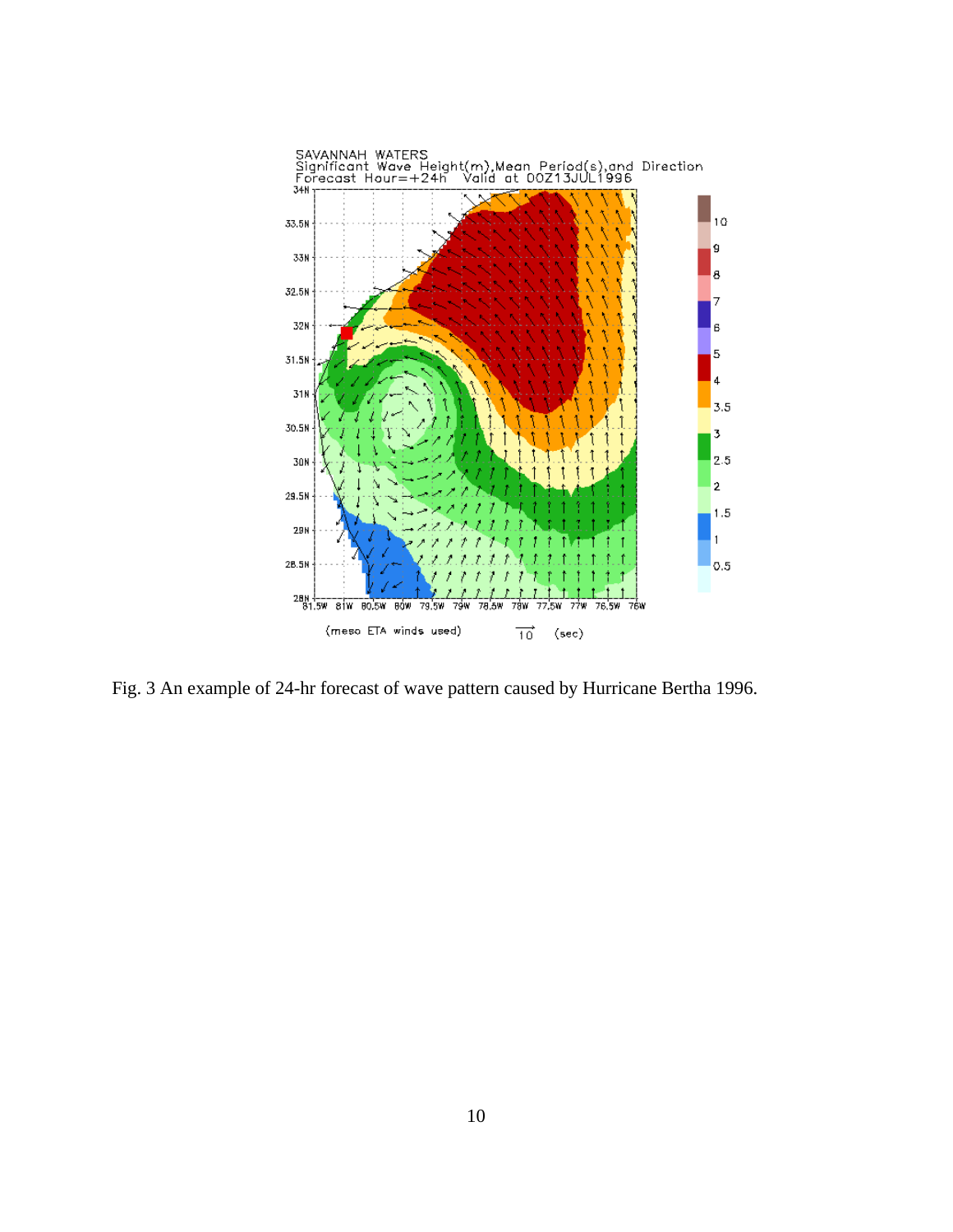

Fig.4 Time series of wind and wave parameters of 24-hr model forecasts (\* mark) and buoy measurements (solid line) at NDBC station 41001 for July 1996.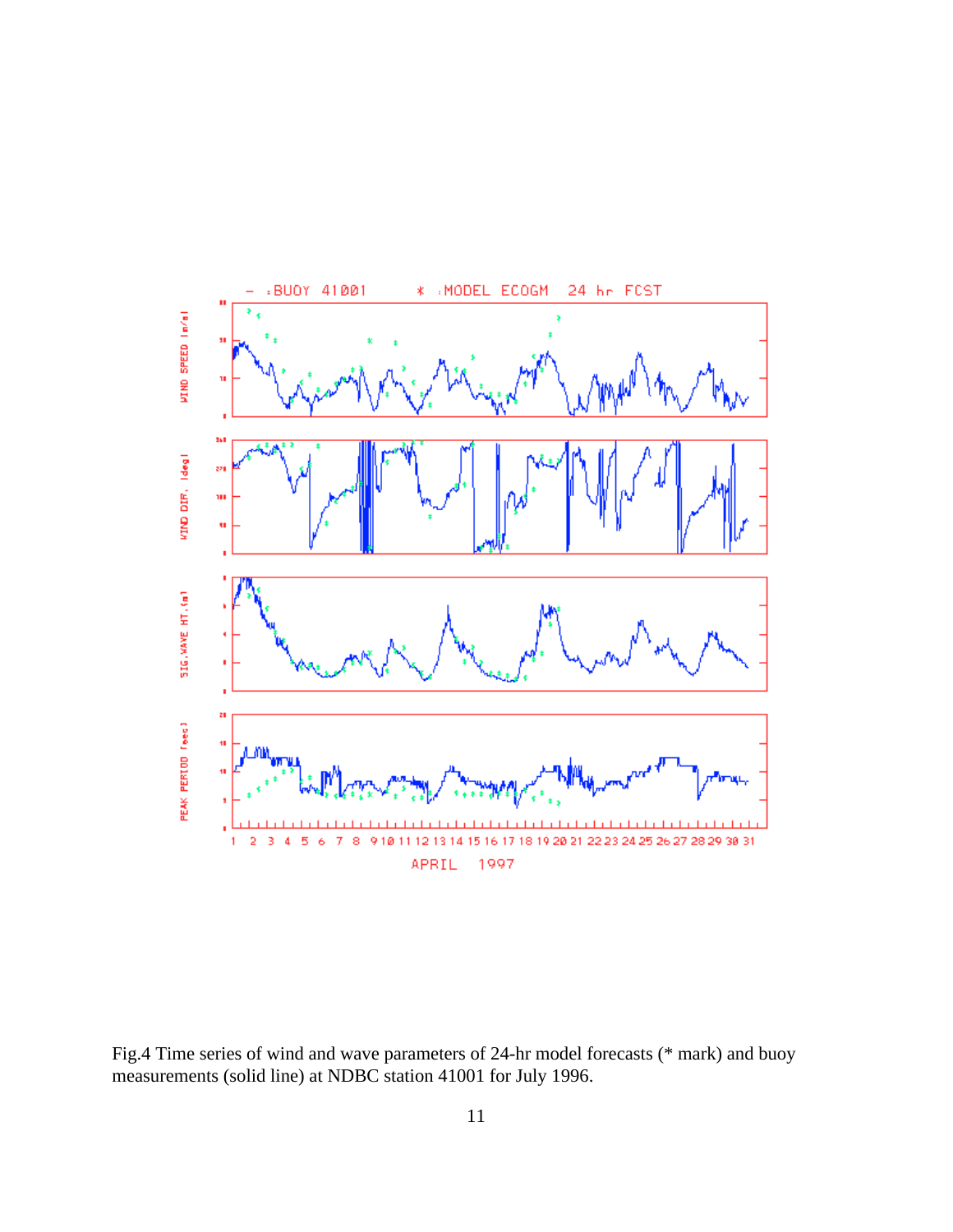

Fig. 5 An example of 24-hr forecast of wave pattern caused by Easter storm 1997.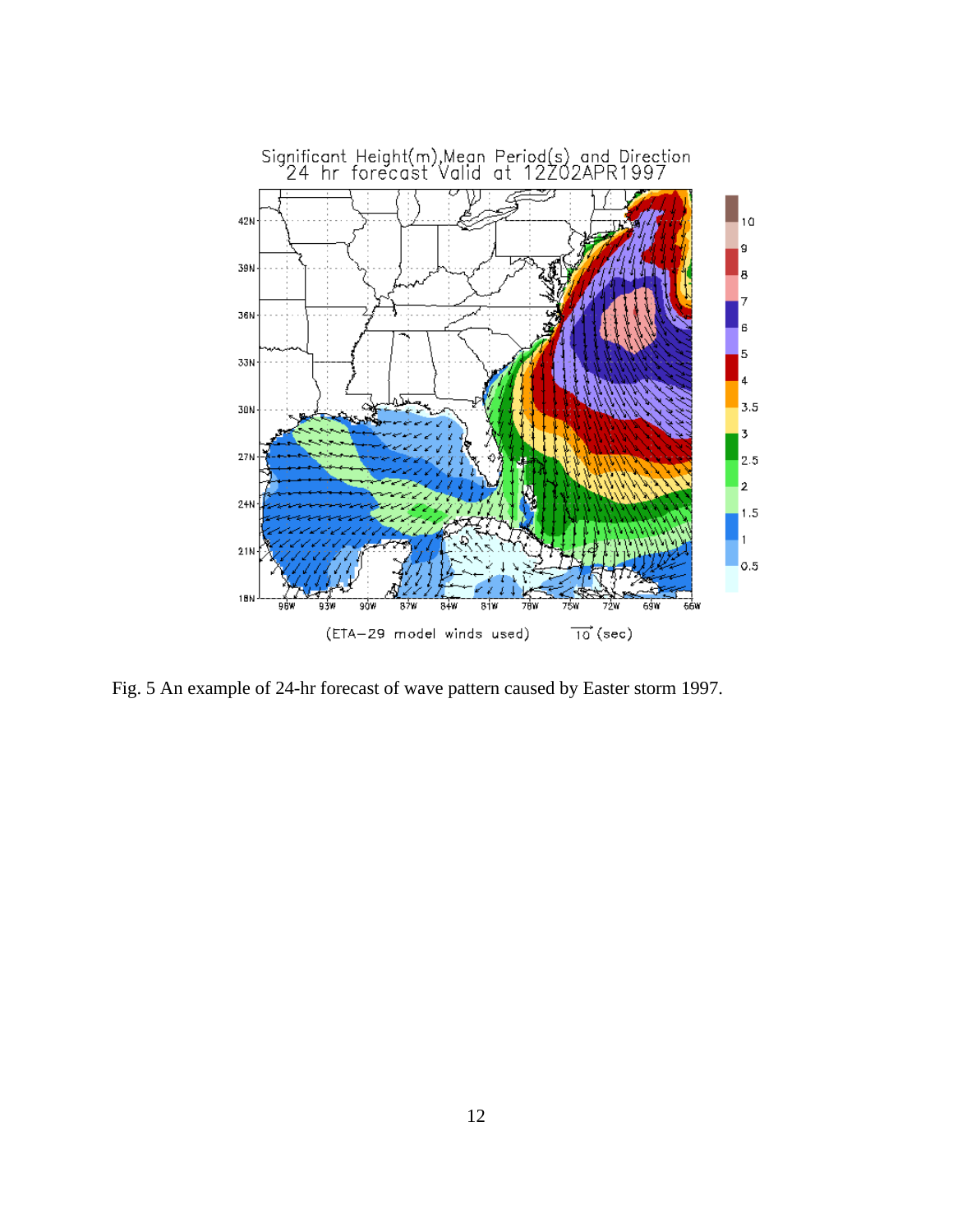

BUOY+all FCST HR++24 DATE+960701-970631<br>REGION+ECOSD WAVE HODEL+ECOGM WIND HODEL+ETA29

Fig. 6a Scatter plots and statistics of the new model for the east coast deep water.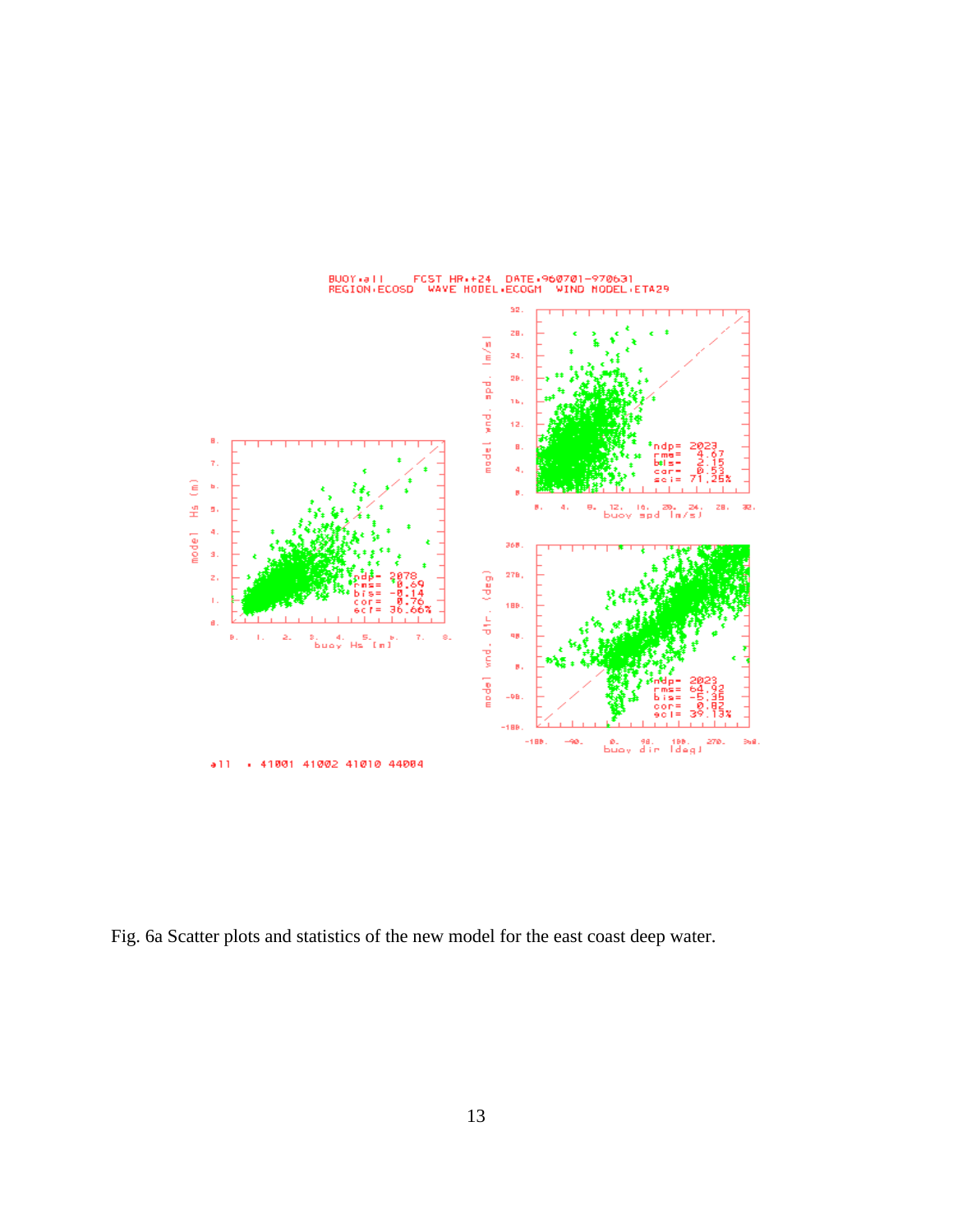

BUOY (all )<br>REGION (ECOSD) FCST HR++24 DATE+960701-970631<br>) WAVE HODEL+GLWAM WIND HODEL+ .<br>AVN

Fig. 6b Scatter plots and statistics of the existing global wave model for the east coast deep water.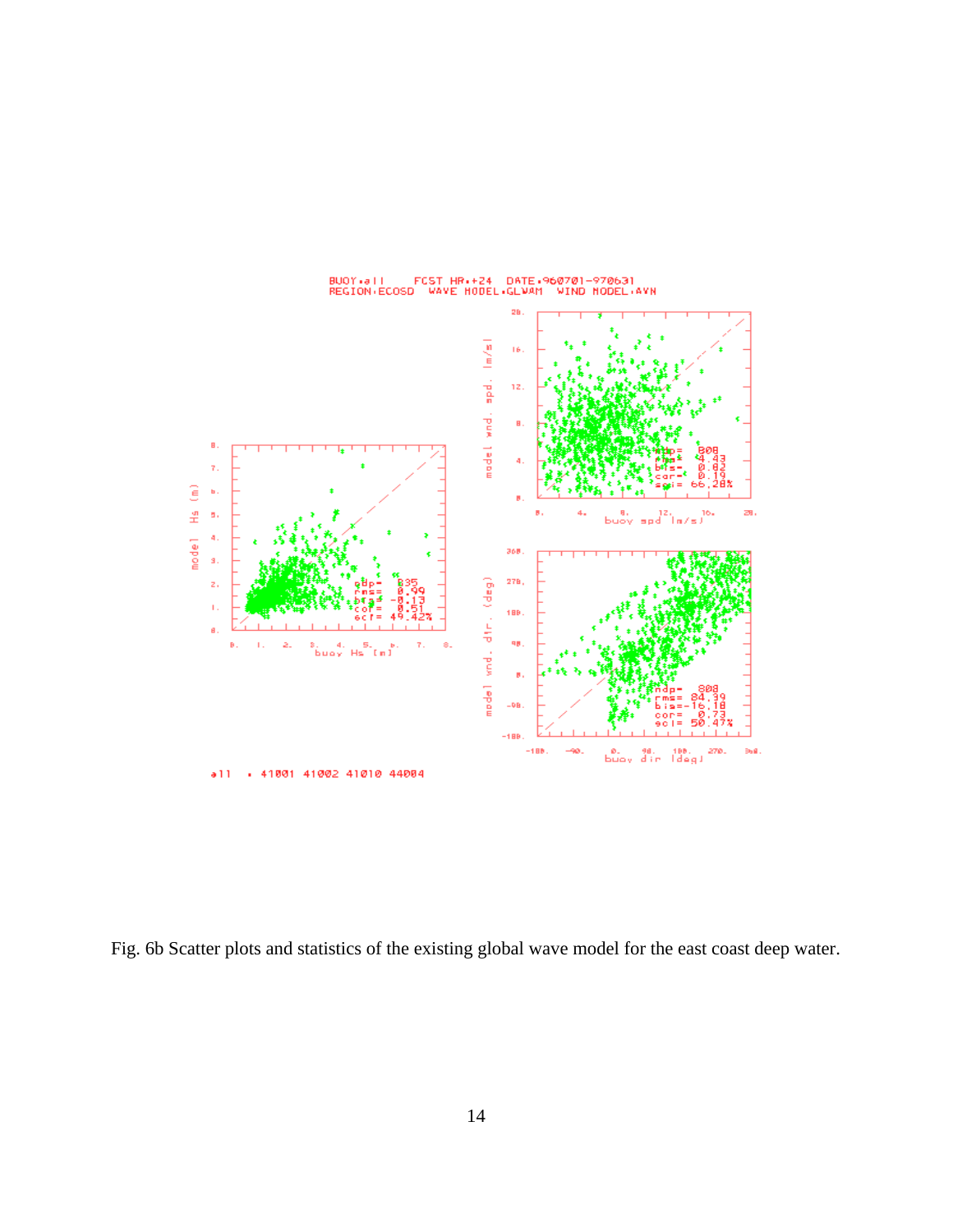

BUOY+#11 F<br>REGION+ECOSS FCST HR++24 DATE+960701-970631<br>5 WAVE HODEL+ECOGM WIND NODEL+ETA29

Fig. 7a Scatter plots and statistics of the new model for the east coast shallow water.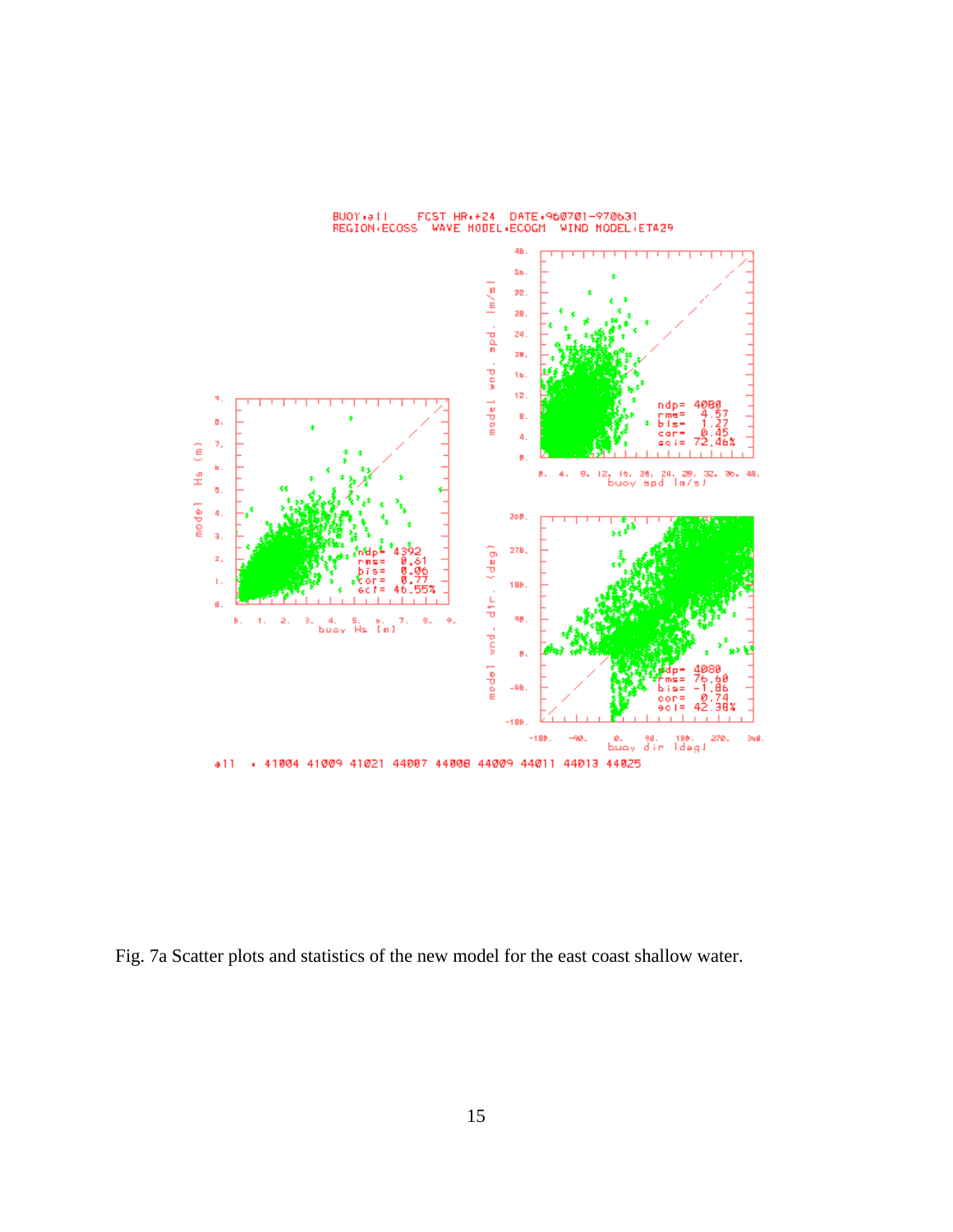

Fig. 7b Scatter plots and statistics of the existing global wave model for the east coast shallow water.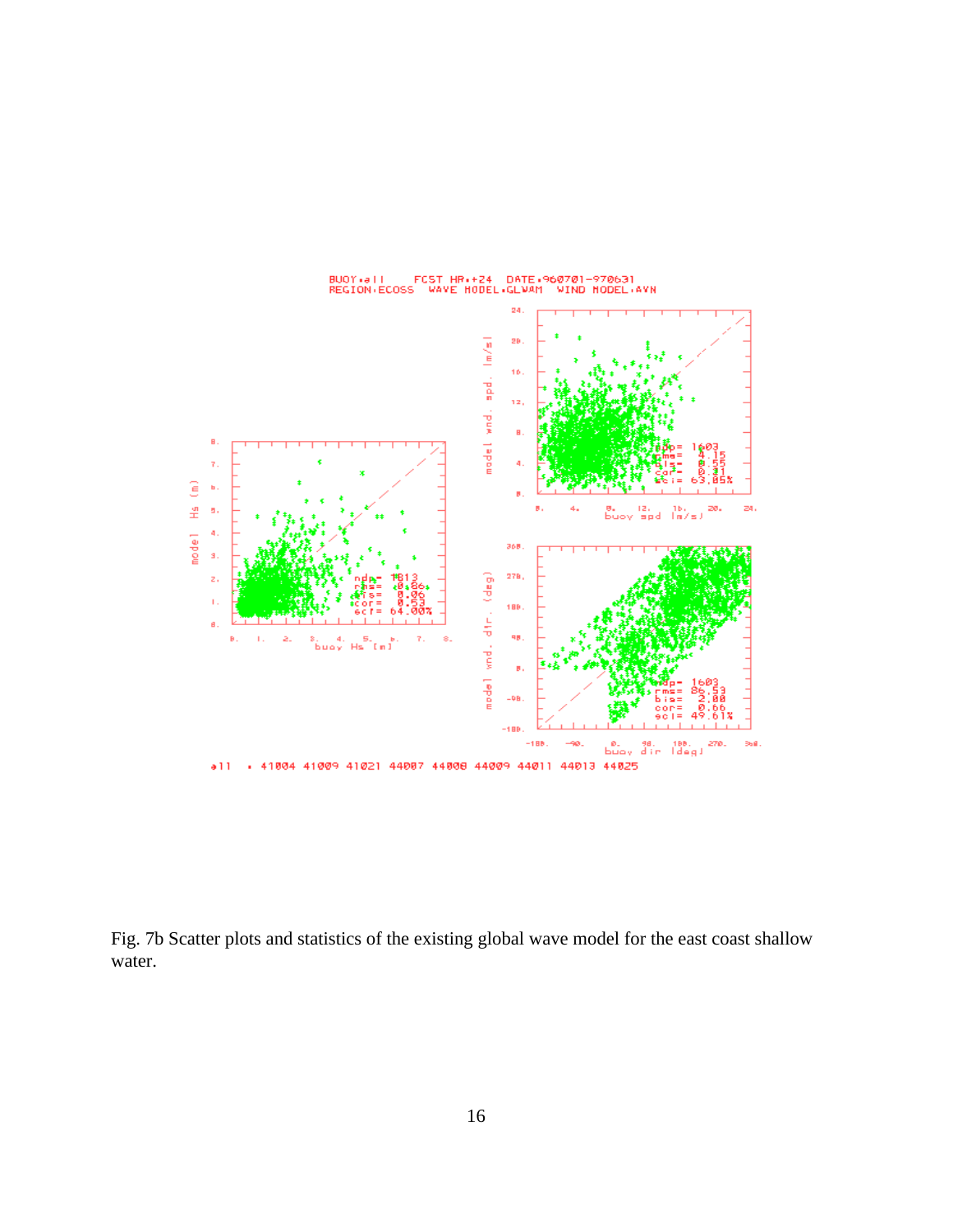

BUOY+#11 FCST HR++24 DATE+960701-970631<br>REGION+GMEXD WAVE HODEL+ECOGM WIND HODEL+ETA29

Fig. 8a Scatter plots and statistics of the new model for the Gulf of Mexico deep water.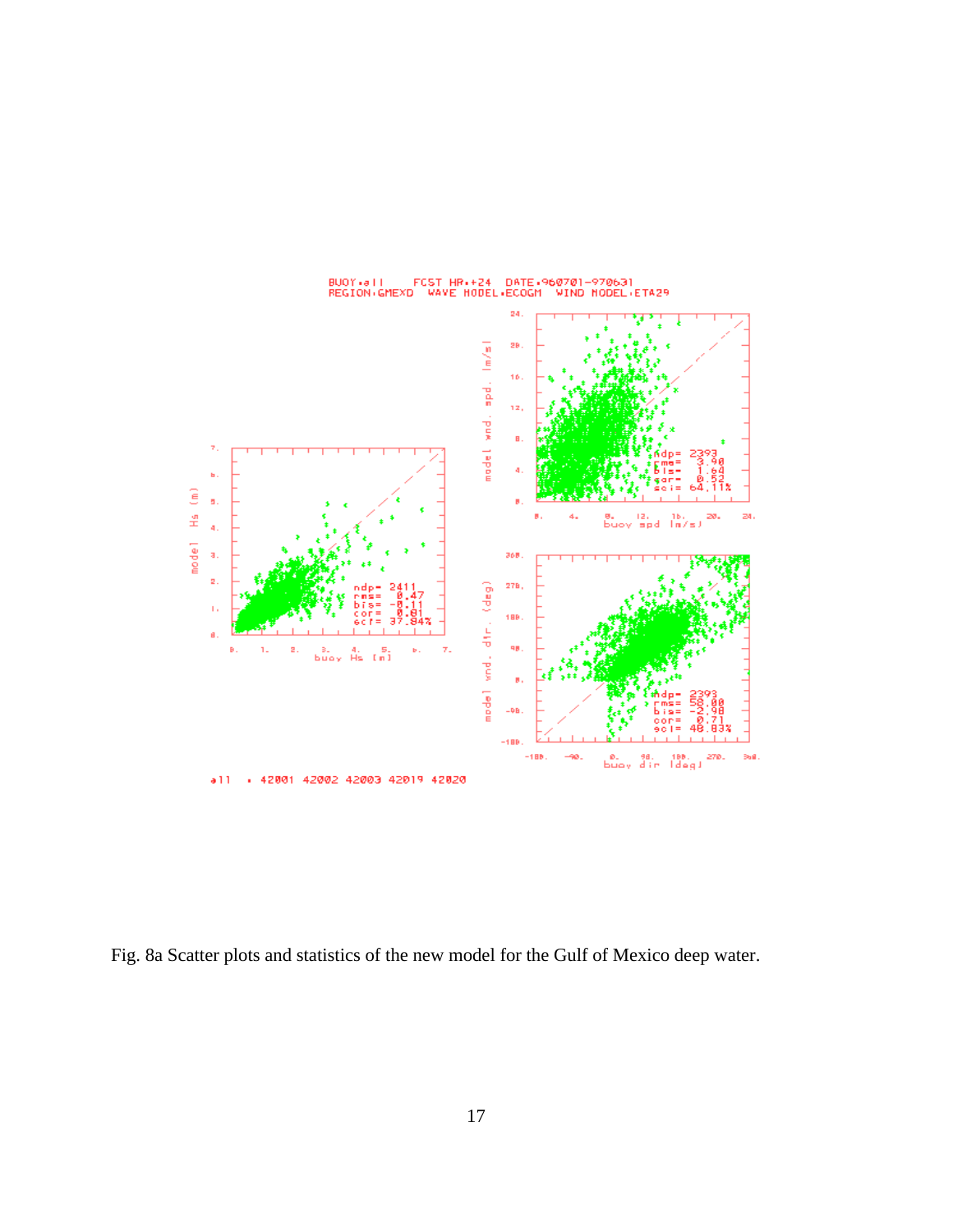

Fig. 8b Scatter plots and statistics of the existing regional wave model for the Gulf of Mexico deep water.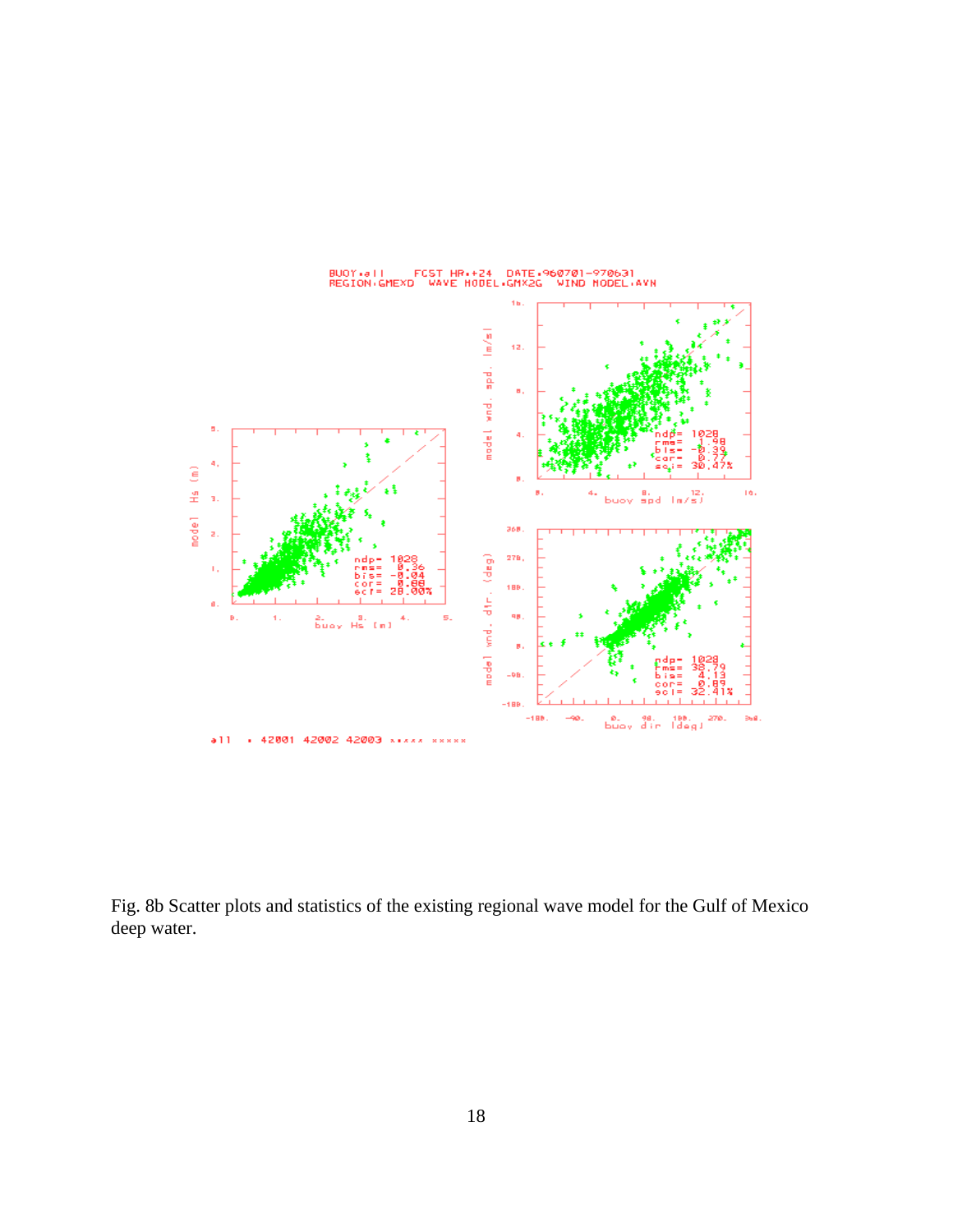

Fig. 9a Scatter plots and statistics of the new model for the Gulf of Mexico shallow water.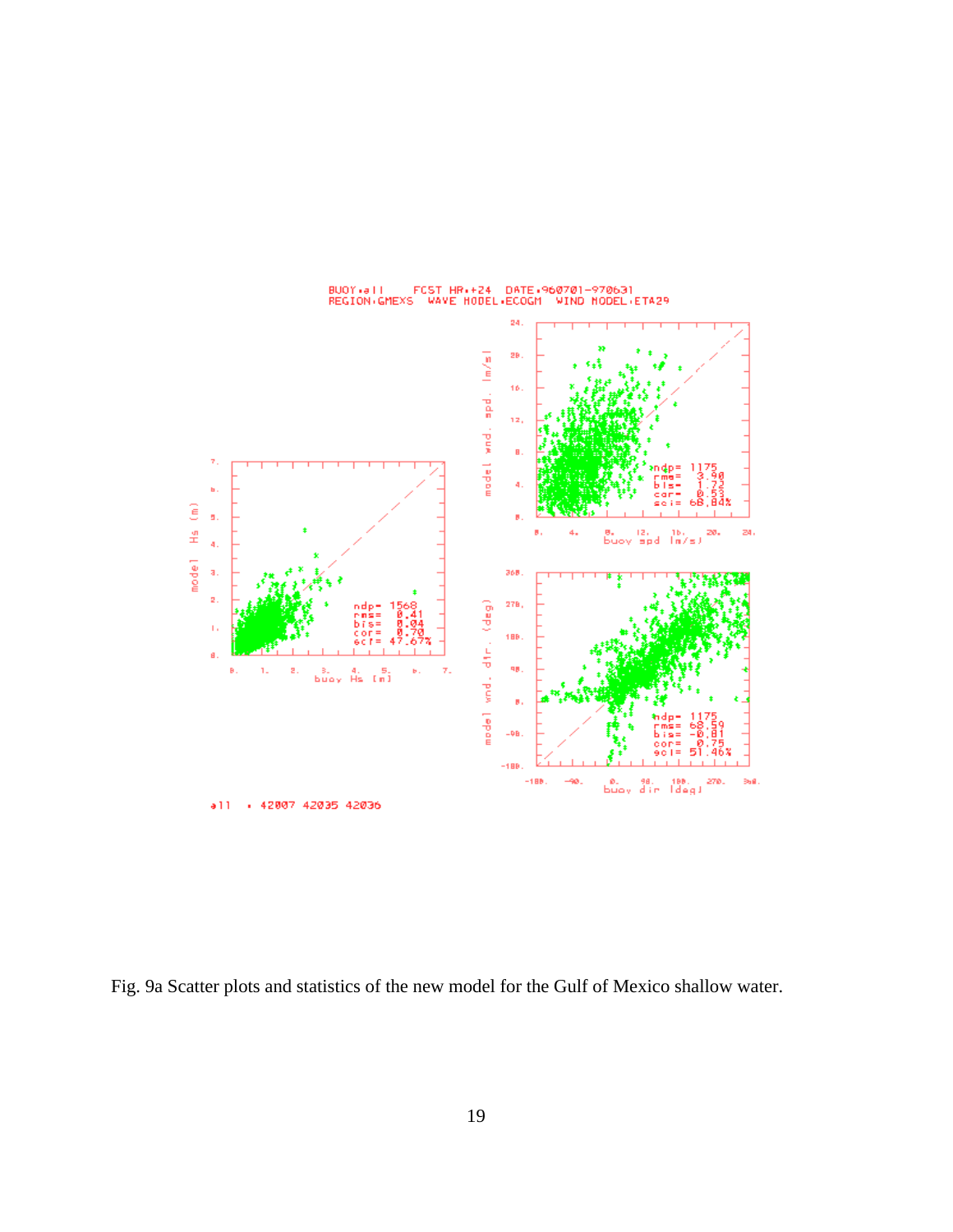

Fig. 9b Scatter plots and statistics of the existing regional wave model for the Gulf of Mexico shallow water.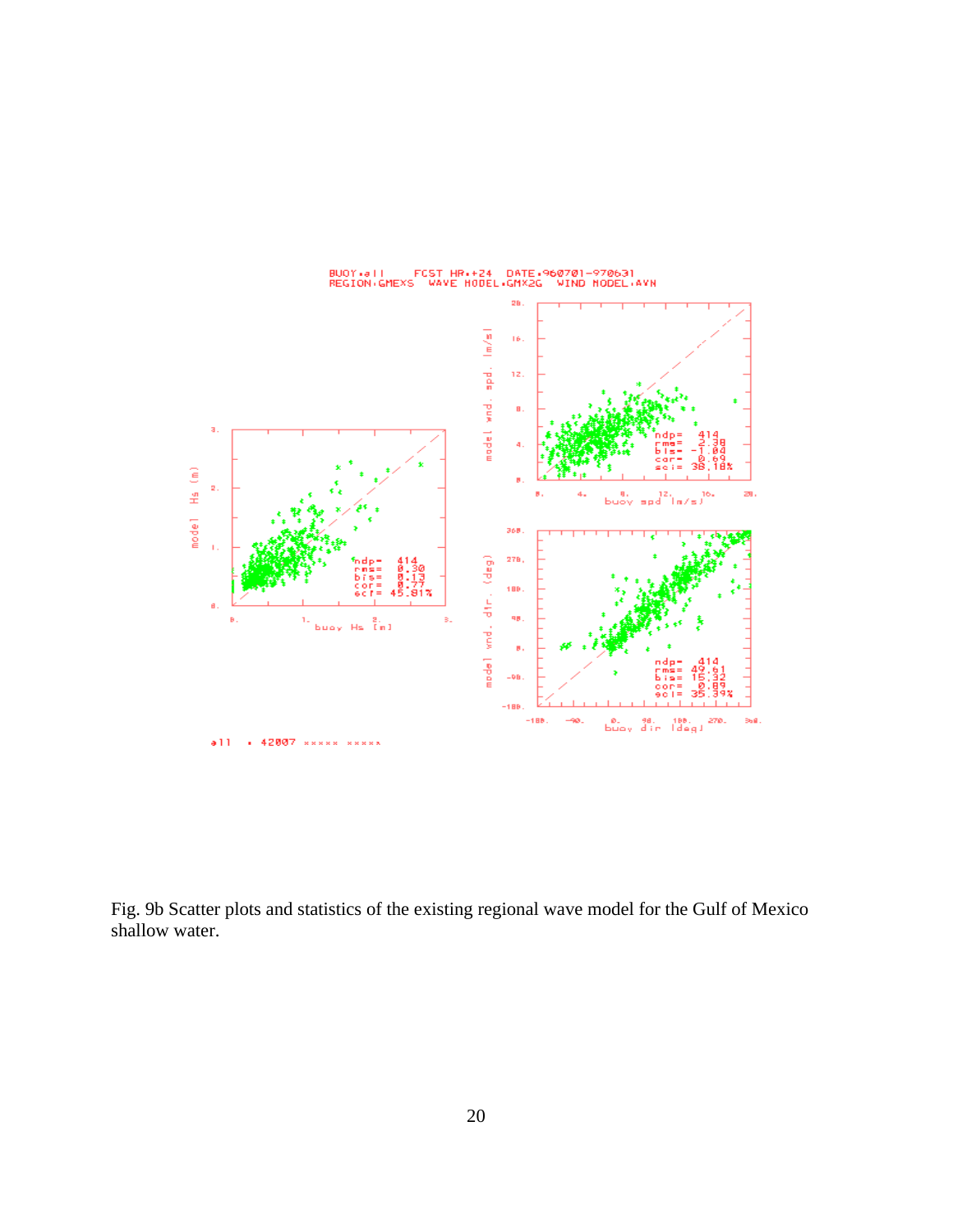

Fig. 10 Sample AFOS graphic depicting the mean wave direction (arrows) and the significant wave height (in feet).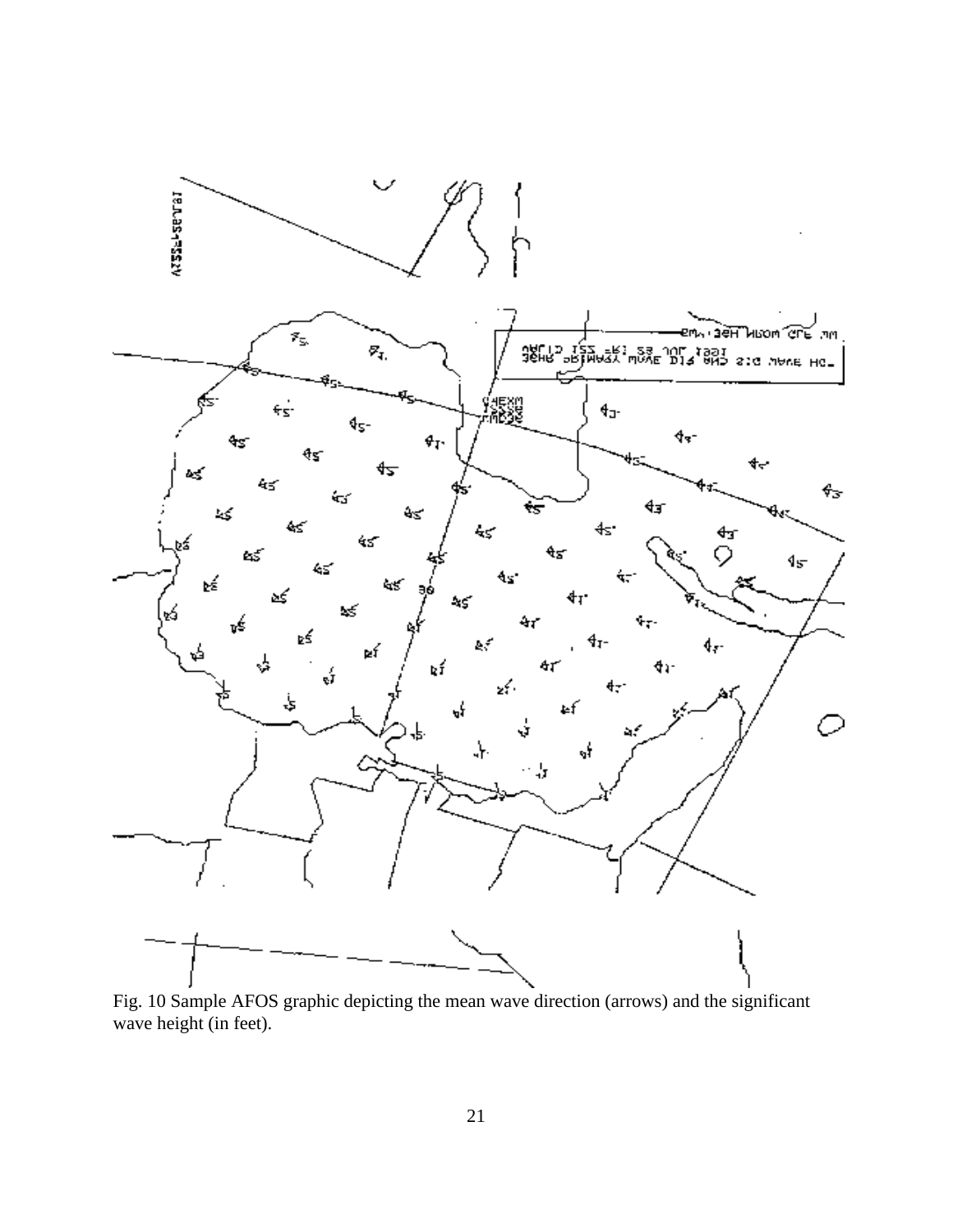

Fig. 11 Sample DIFAX chart depicting mean wave direction (arrows) and significant wave heights (numbers at arrow head in feet) at every other grid point. NOTE: This is an enlargement of one panel of a five-panel chart.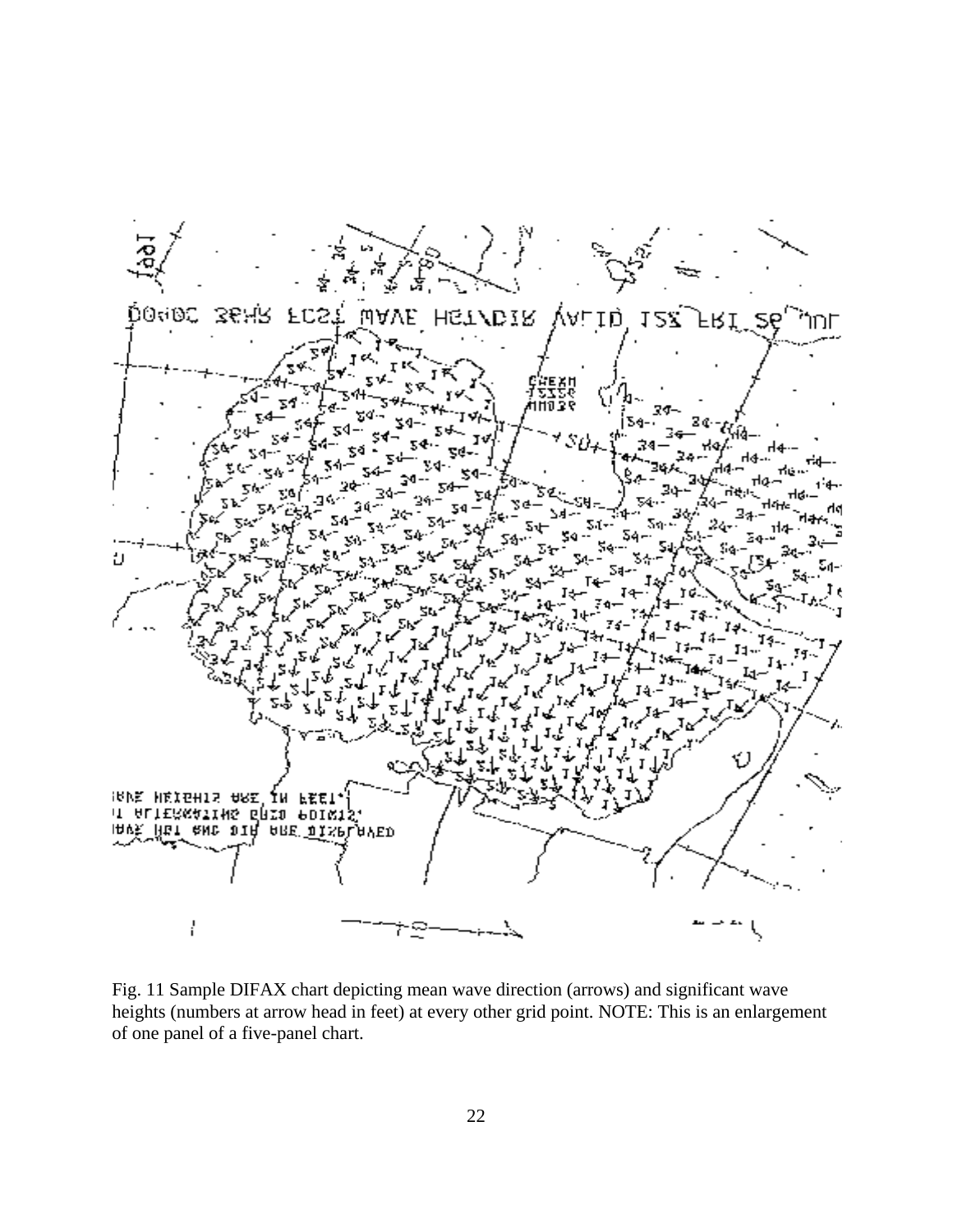

Fig. 12a Monthly series of error statistics of the new wave model for the east coast deep water.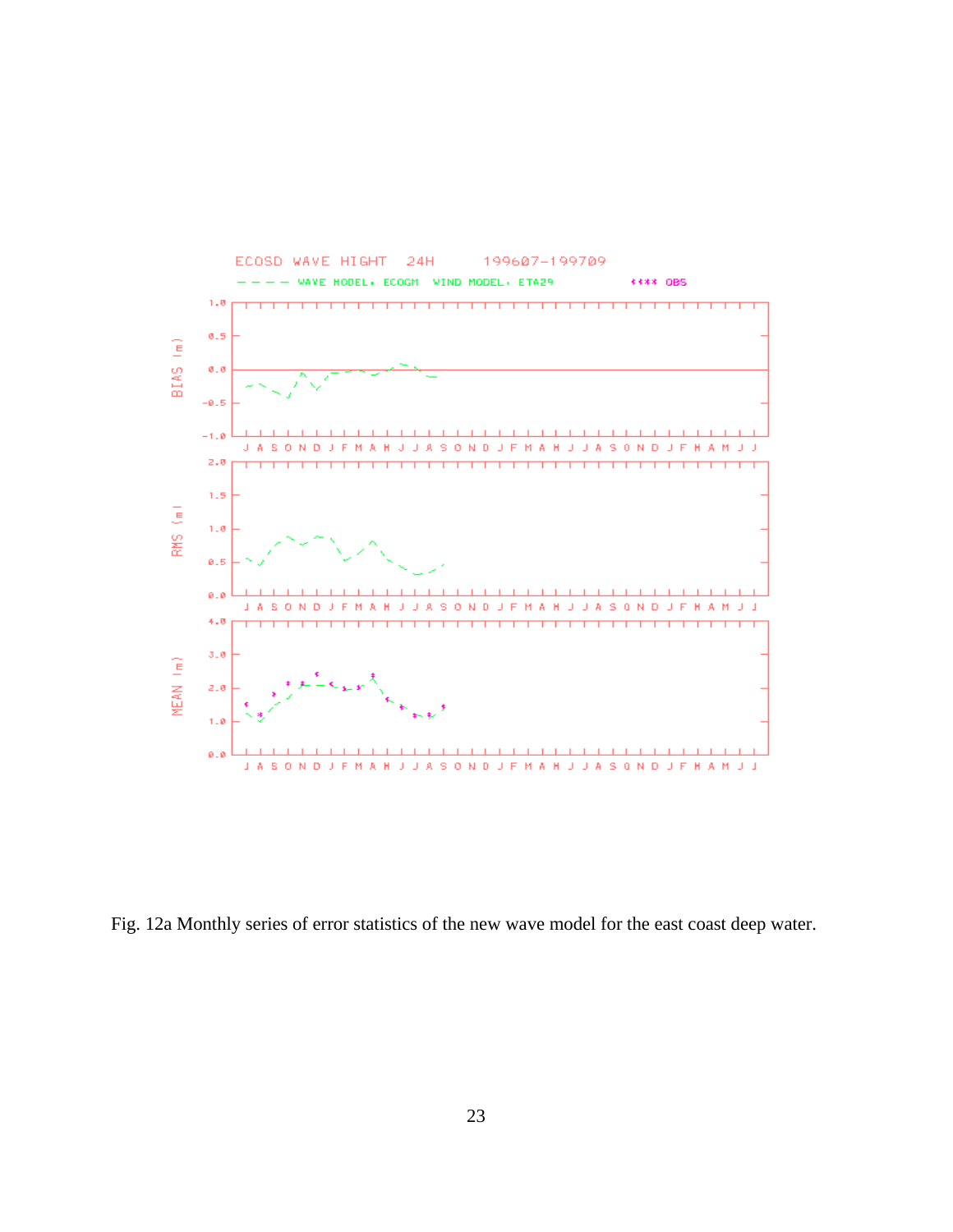

Fig. 12b Monthly series of error statistics of the operational global wave model for the east coast deep water.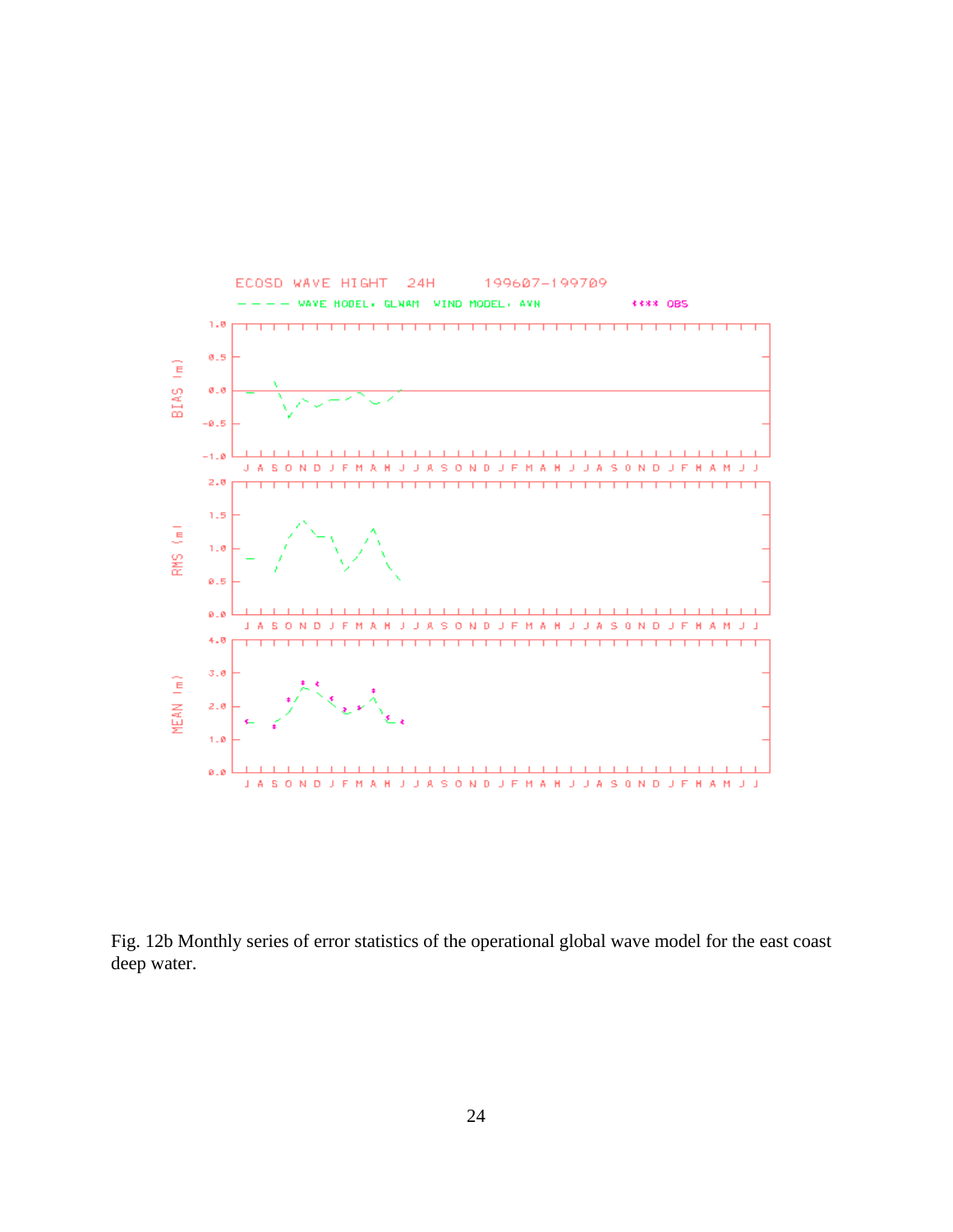

Fig. 13a Monthly series of error statistics of the new wave model for the east coast shallow water.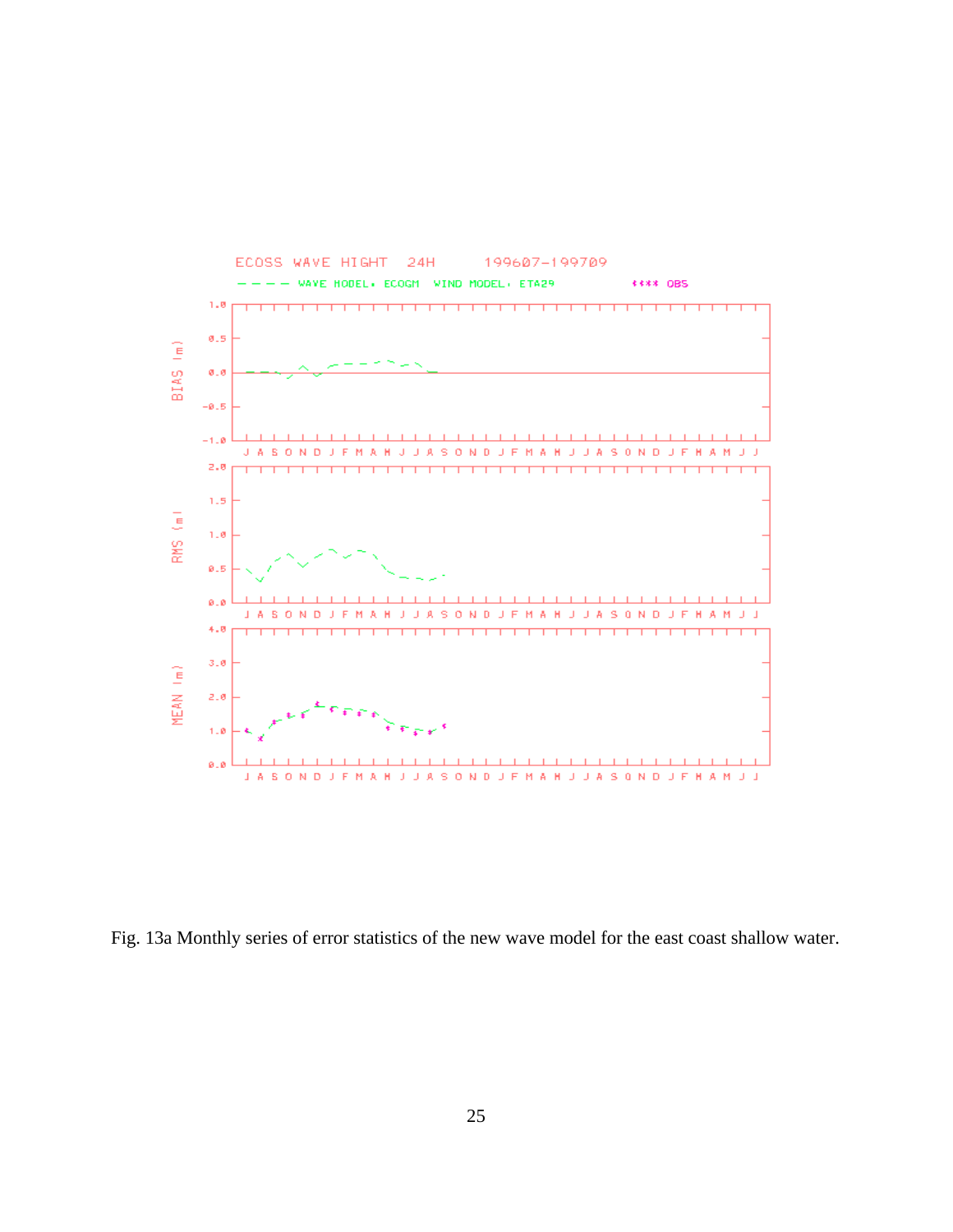

Fig. 13b Monthly series of error statistics of the operational global wave model for the east coast shallow water.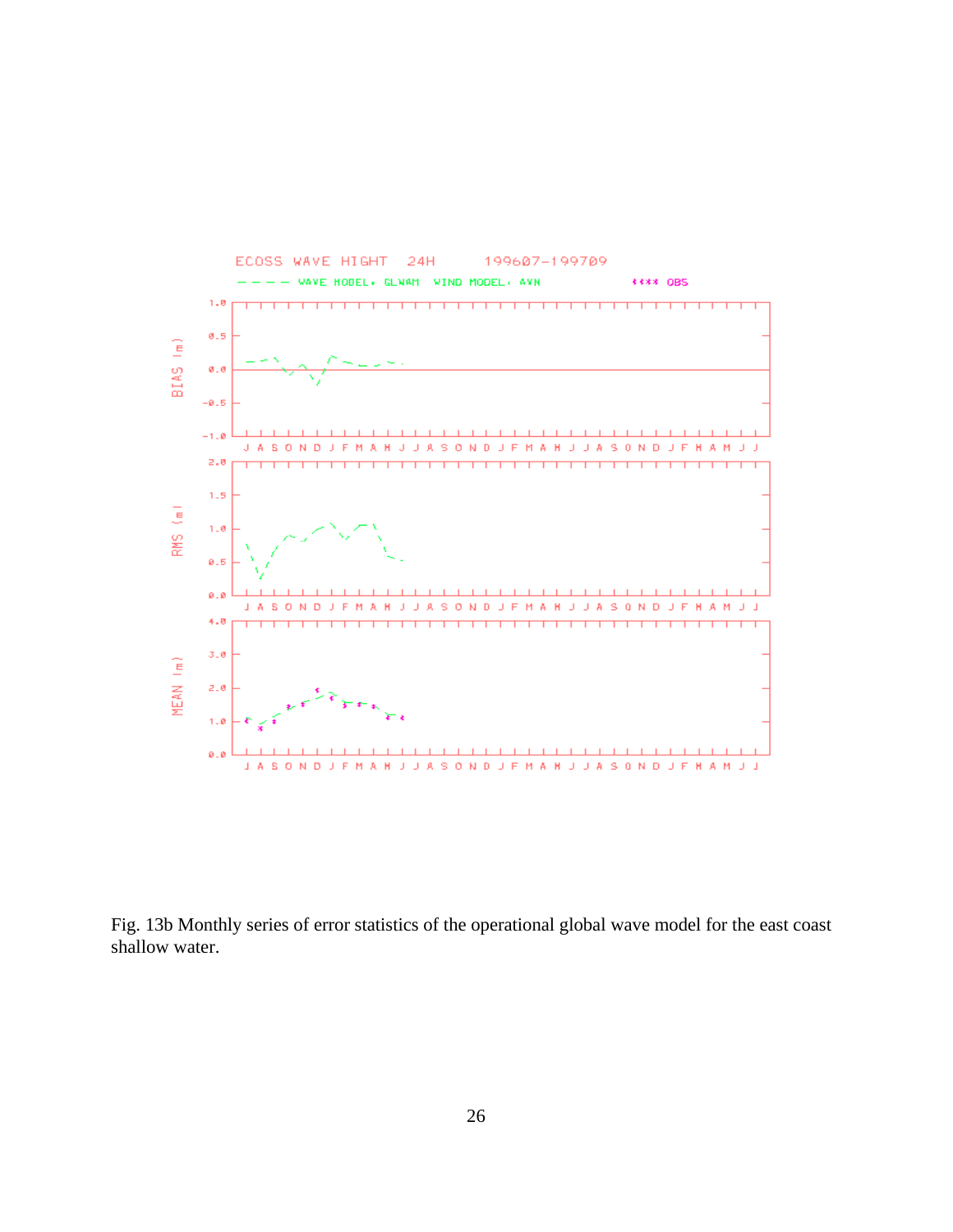

Fig. 14a Monthly series of error statistics of the new wave model for the Gulf of Mexico deep water.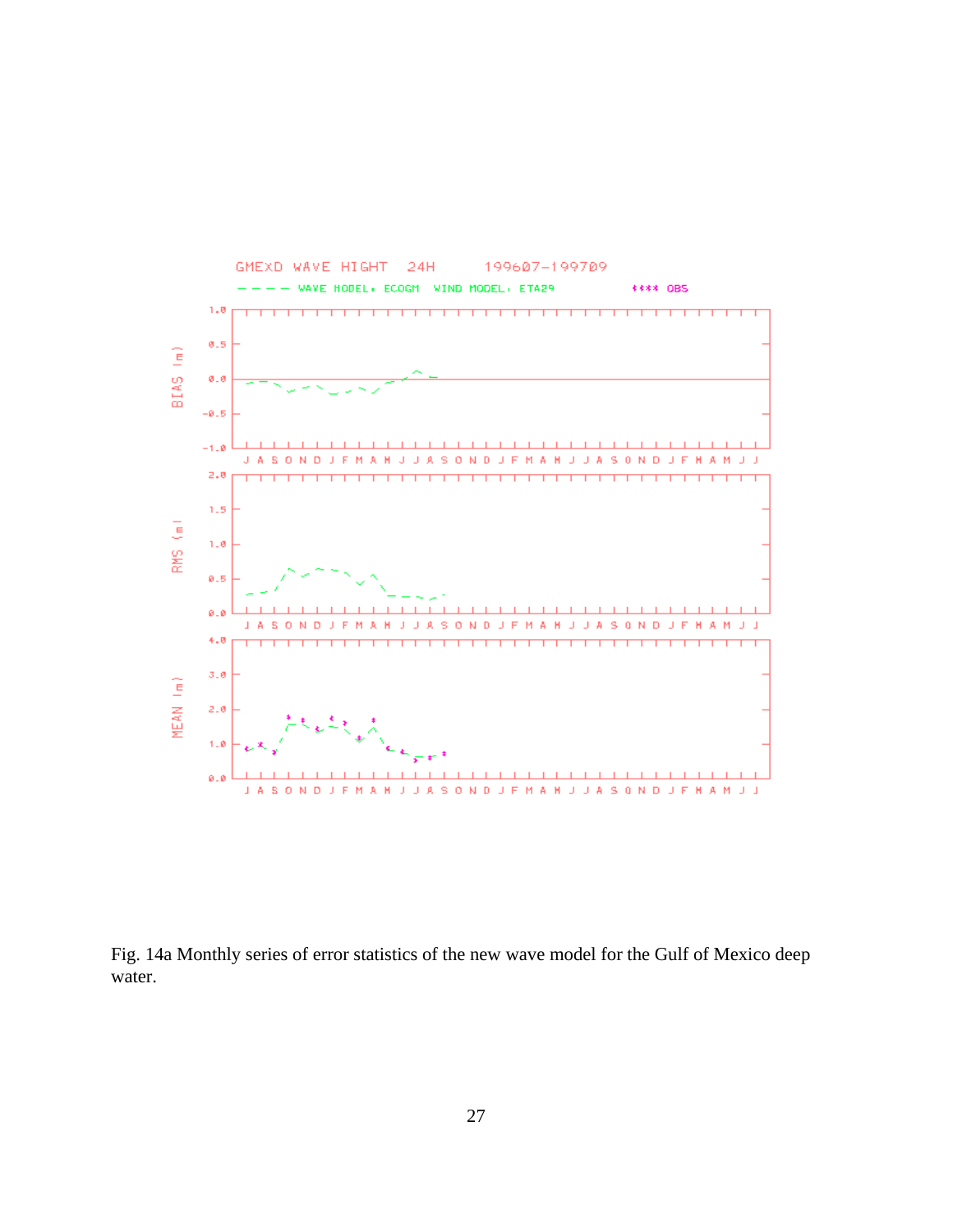

Fig. 14b Monthly series of error statistics of the operational regional wave model for the Gulf of Mexico deep water.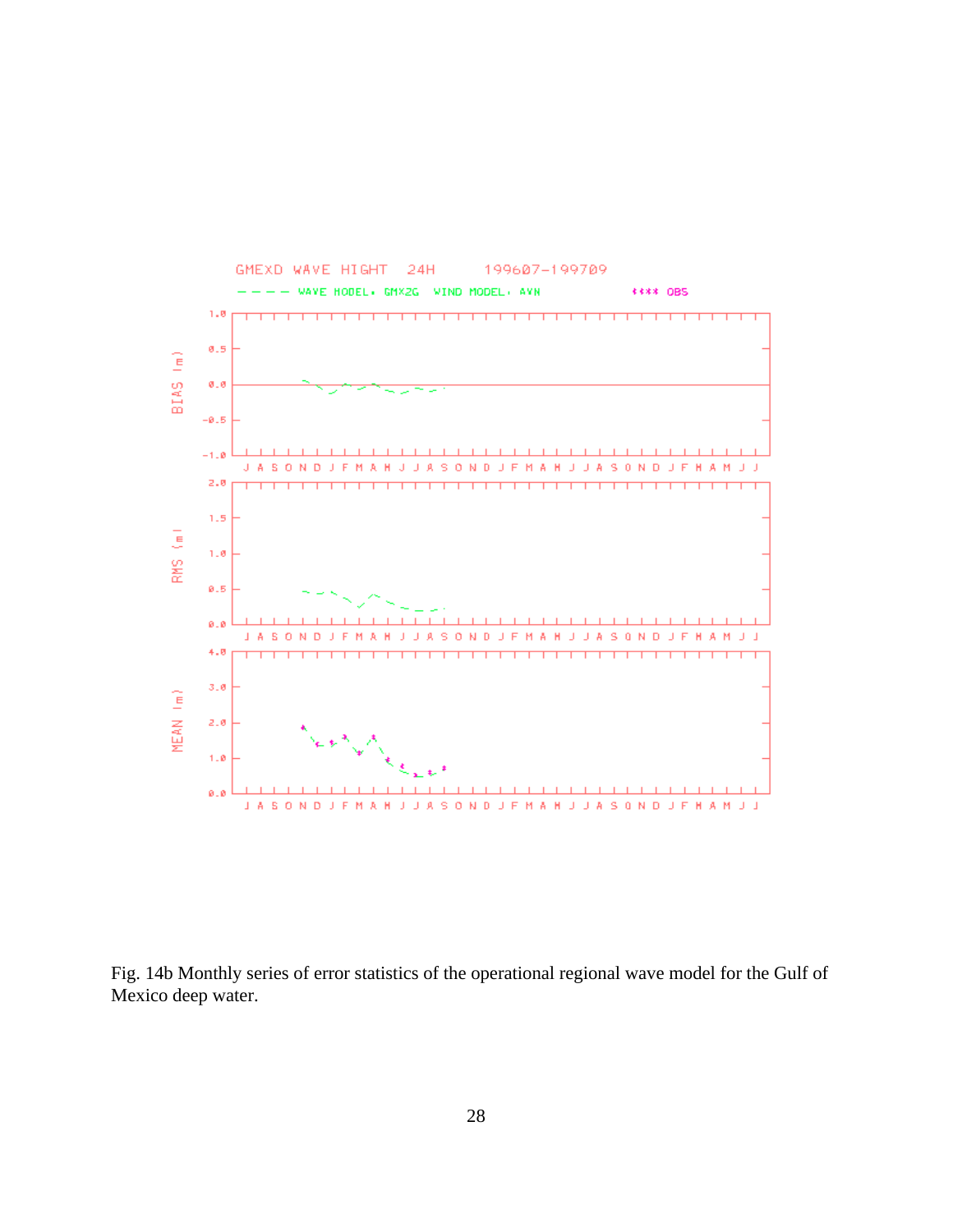

Fig. 15a Monthly series of error statistics of the new wave model for the Gulf of Mexico shallow water.